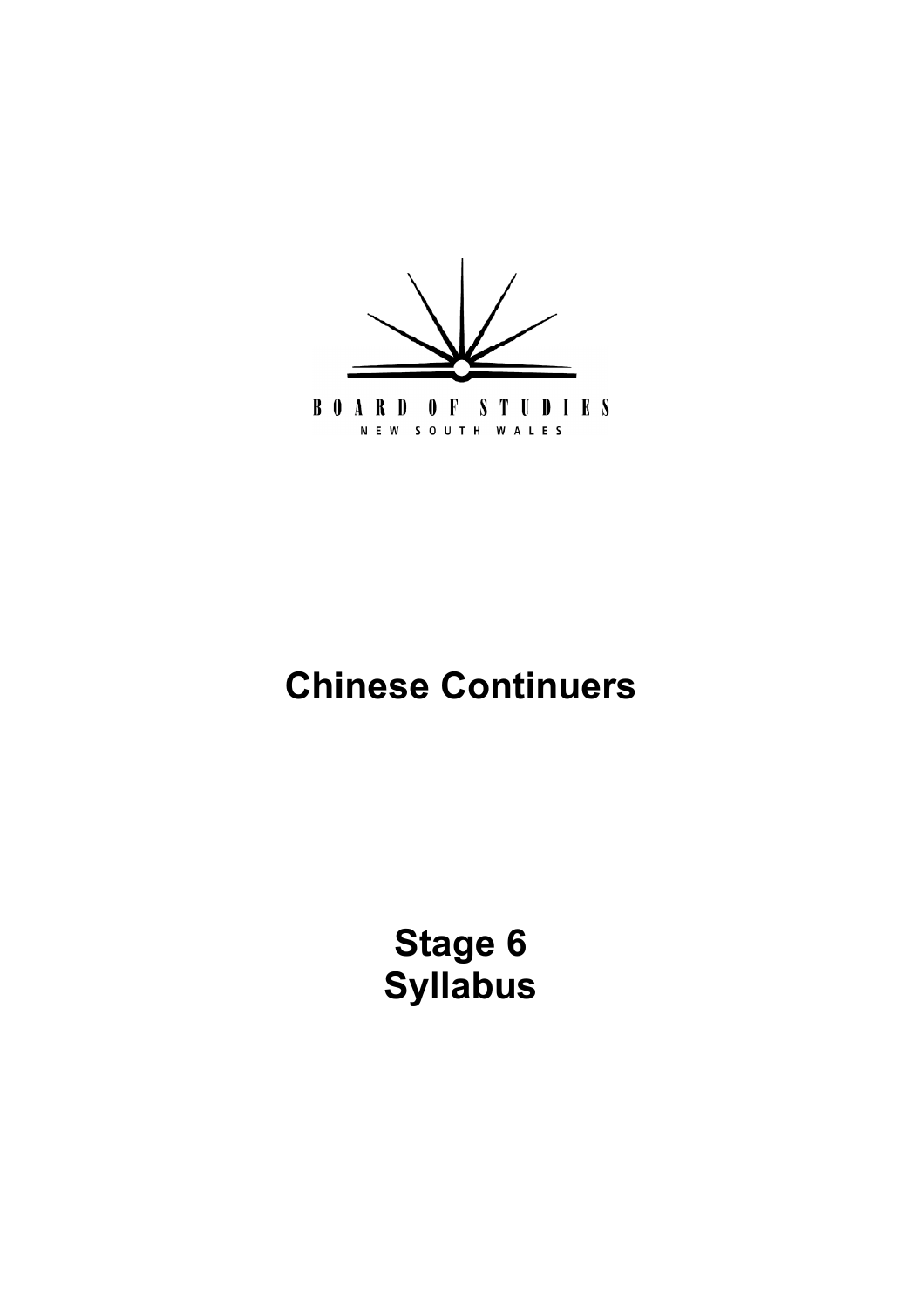#### **Original published version updated:**

June 2008 – BOS 31/08, Vol 17 No3 June 2009 – Assessment and Reporting information updated

 © 2009 Copyright Board of Studies NSW for and on behalf of the Crown in right of the State of New South Wales.

 This document contains Material prepared by the Board of Studies NSW for and on behalf of the State of New South Wales. The Material is protected by Crown copyright.

 All rights reserved. No part of the Material may be reproduced in Australia or in any other country by any process, electronic or otherwise, in any material form or transmitted to any other person or stored electronically in any form without the prior written permission of the Board of Studies NSW, except as permitted by the *Copyright Act 1968*. School students in NSW and teachers in schools in NSW may copy reasonable portions of the Material for the purposes of bona fide research or study.

When you access the Material you agree:

- to use the Material for information purposes only;
- to reproduce a single copy for personal bona fide study use only and not to reproduce any major extract or the entire Material without the prior permission of the Board of Studies NSW;
- • to acknowledge that the Material is provided by the Board of Studies NSW.
- not to make any charge for providing the Material or any part of the Material to another person or in any way make commercial use of the Material without the prior written consent of the Board of Studies NSW and payment of the appropriate copyright fee;
- to include this copyright notice in any copy made;
- not to modify the Material or any part of the Material without the express prior written permission of the Board of Studies NSW.

 The Material may contain third party copyright materials such as photos, diagrams, quotations, cartoons and artworks. These materials are protected by Australian and international copyright laws and may not be reproduced or transmitted in any format without the copyright owner's specific permission. Unauthorised reproduction, transmission or commercial use of such copyright materials may result in prosecution.

 The Board of Studies has made all reasonable attempts to locate owners of third party copyright material and invites anyone from whom permission has not been sought to contact the Copyright Officer, ph (02) 9367 8289, fax (02) 9279 1482.

 Published by Board of Studies NSW GPO Box 5300 Sydney 2001 Australia

 Tel: (02) 9367 8111 Fax: (02) 9367 8484 Internet: www.boardofstudies.nsw.edu.au

ISBN: 0 7313 4306 9

*2009344*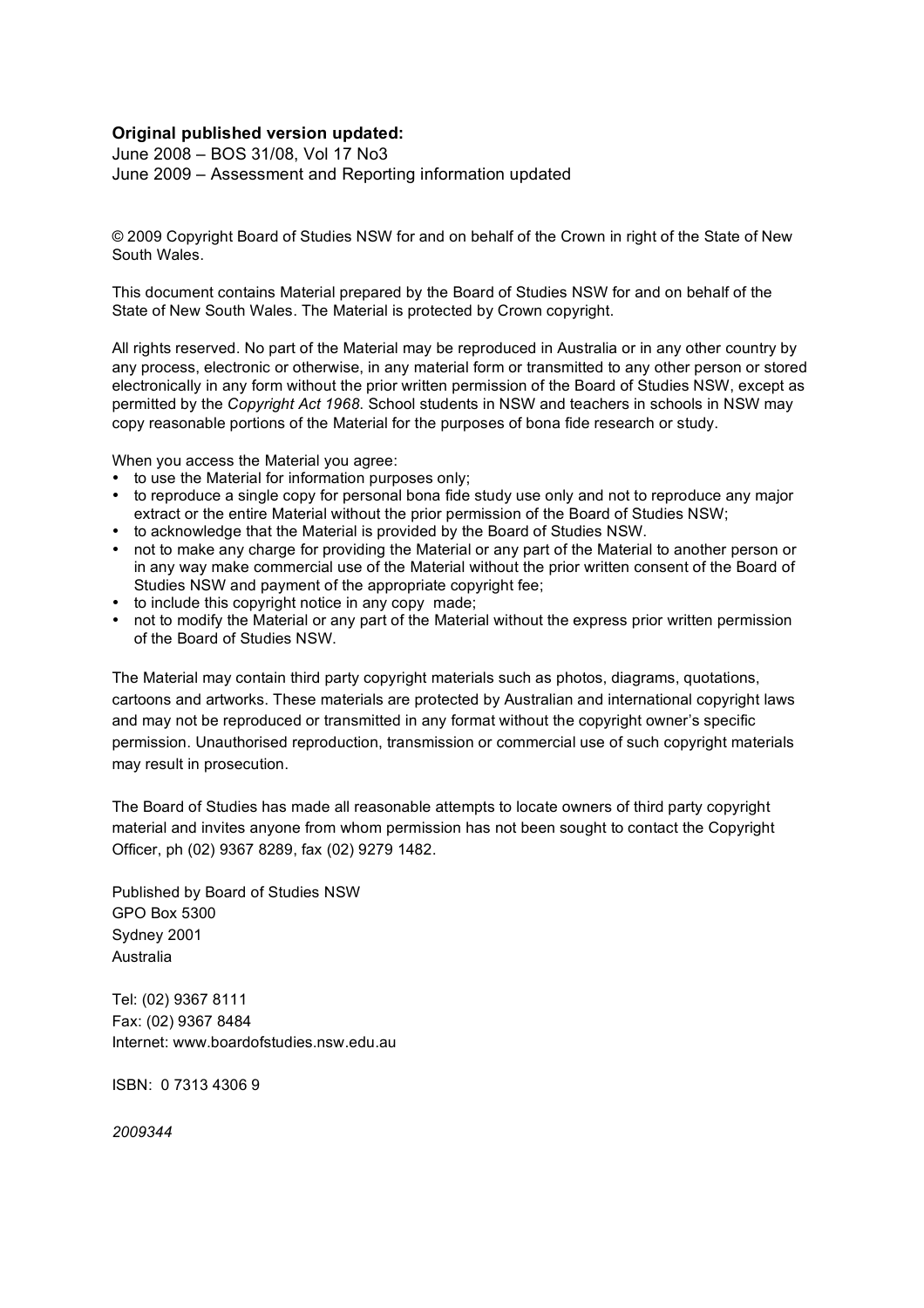# **Contents**

| 1               |  |
|-----------------|--|
| 2               |  |
|                 |  |
|                 |  |
|                 |  |
| 3               |  |
| 4               |  |
| 5               |  |
| 6               |  |
| 7               |  |
|                 |  |
|                 |  |
| 8               |  |
|                 |  |
|                 |  |
|                 |  |
|                 |  |
|                 |  |
| 9               |  |
| 10 <sup>°</sup> |  |
|                 |  |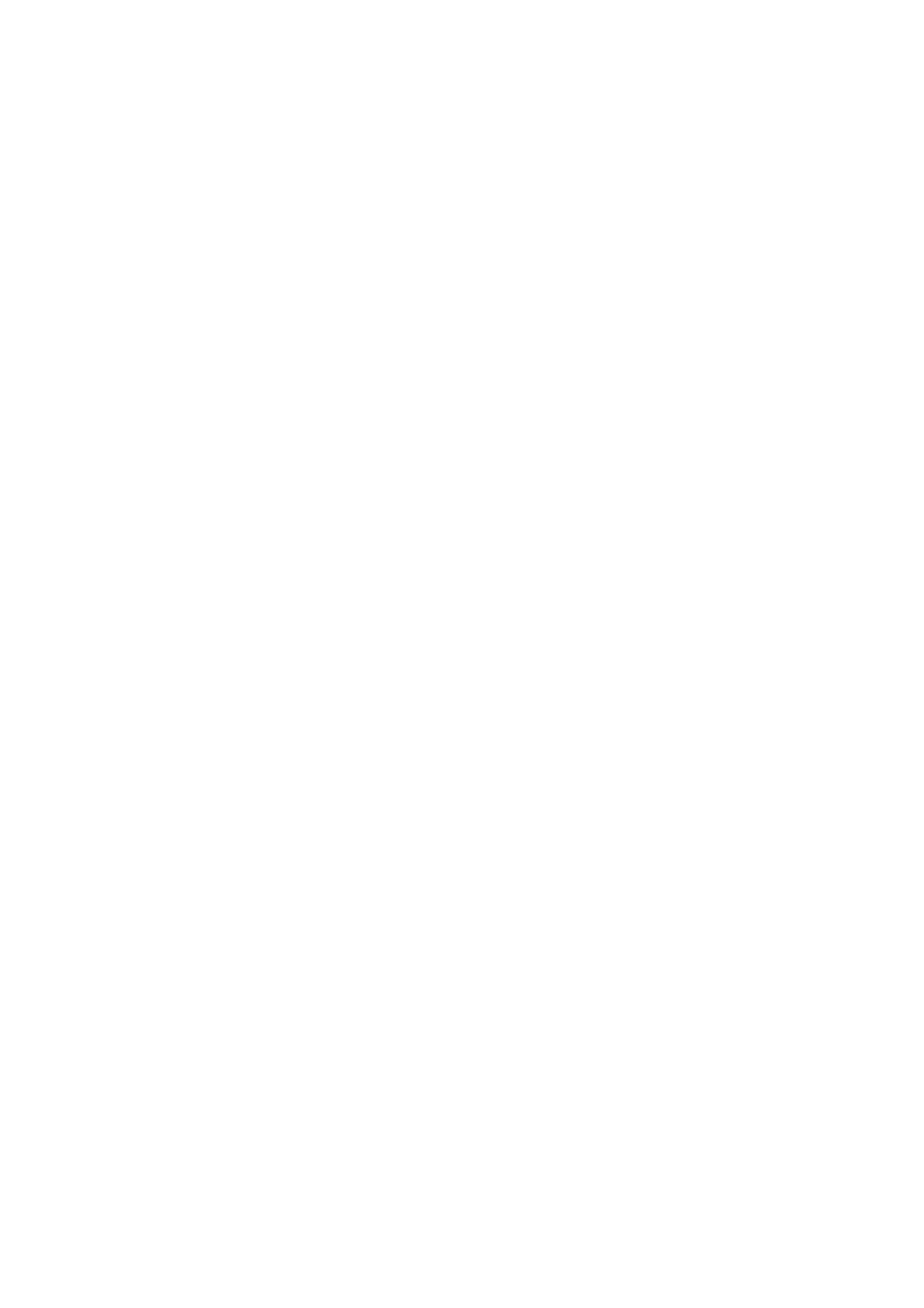# <span id="page-4-0"></span> **1 The Higher School Certificate Program of Study**

The purpose of the Higher School Certificate program of study is to:

- • provide a curriculum structure which encourages students to complete secondary education;
- foster the intellectual, social and moral development of students, in particular developing their:
	- knowledge, skills, understanding and attitudes in the fields of study they choose
	- capacity to manage their own learning
	- desire to continue learning in formal or informal settings after school
	- capacity to work together with others
	- respect for the cultural diversity of Australian society;
- provide a flexible structure within which students can prepare for:
	- further education and training
	- employment
	- full and active participation as citizens;
- • provide formal assessment and certification of students' achievements;
- provide a context within which schools also have the opportunity to foster the students' physical and spiritual development.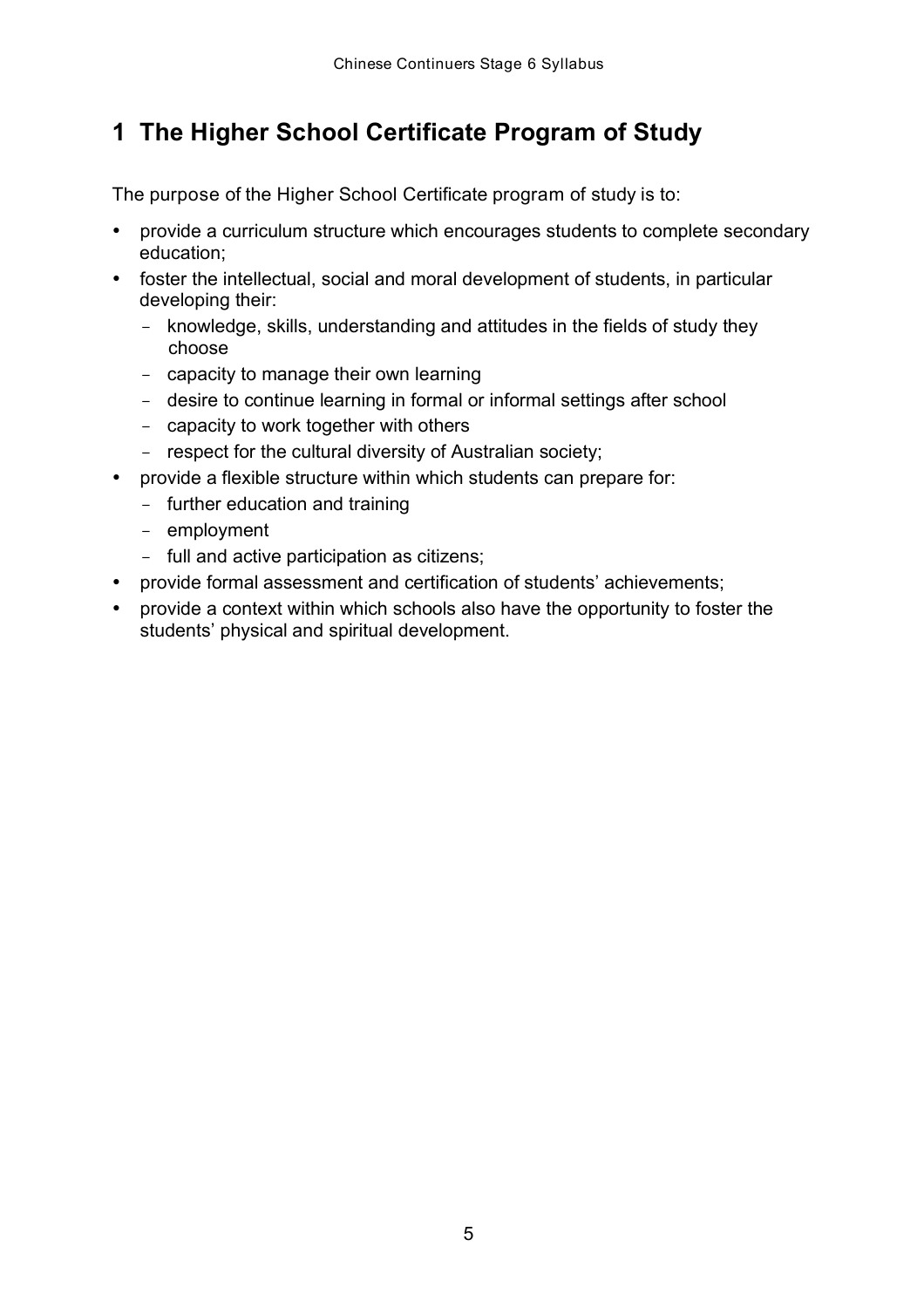# <span id="page-5-0"></span> **2 Introduction to Chinese in the Stage 6 Curriculum**

### **2.1 The Language**

The language to be studied and assessed is the modern standard version of Chinese.

 For the purpose of this syllabus, modern standard Chinese is taken to be *putonghua* in the spoken form, and simplified character text in the written form. Throughout the Chinese speaking communities, modern standard Chinese may also be known as Mandarin, Guoyu, Huayu, Hanyu, Zhongwen and Zhongguohua. The romanised form of the character text is *Hanyu Pinyin*.

 In the external assessment, it is expected that students will be conversant with simplified characters. Questions and tasks will be set in simplified characters and all written responses are expected to be in simplified characters.

### **2.2 Description of Target Group**

 The *Chinese Continuers Stage 6 Syllabus* is designed for students who, typically, will have studied Chinese for 400–500 hours by completion of Stage 6. Some students with less formal experience will also be able to meet the requirements of the syllabus successfully.

### **2.3 Rationale**

 The study of Chinese contributes to the overall education of students, particularly in the areas of communication, cross-cultural understanding, literacy and general knowledge. It provides access to the culture of Chinese-speaking countries and communities. The study promotes understanding of different attitudes and values within the wider Australian community and beyond.

 Chinese is a significant world language, one of the official languages of the United Nations and is spoken by about a quarter of the world's population. There are many spoken varieties of Chinese, and modern standard Chinese is pre-eminent among these. It is the major language of communication in China, Taiwan and Singapore and is widely used by Chinese communities throughout the Asia-Pacific region, including Australia.

 The Peoples' Republic of China has a significant profile in economic, political and cultural developments globally and, in particular, has a major influence on the nations of the Asia-Pacific. Australia now has a strong connection through trade, political and cultural contacts with both the Peoples' Republic of China and other nations where Chinese communities are important contributors to their growth and diversity.

 Chinese culture and language have a continuous history of more than 5 000 years. The Chinese cultural and linguistic heritage has influenced other cultures through knowledge, technology, religion, philosophy and values. It is a significant world culture.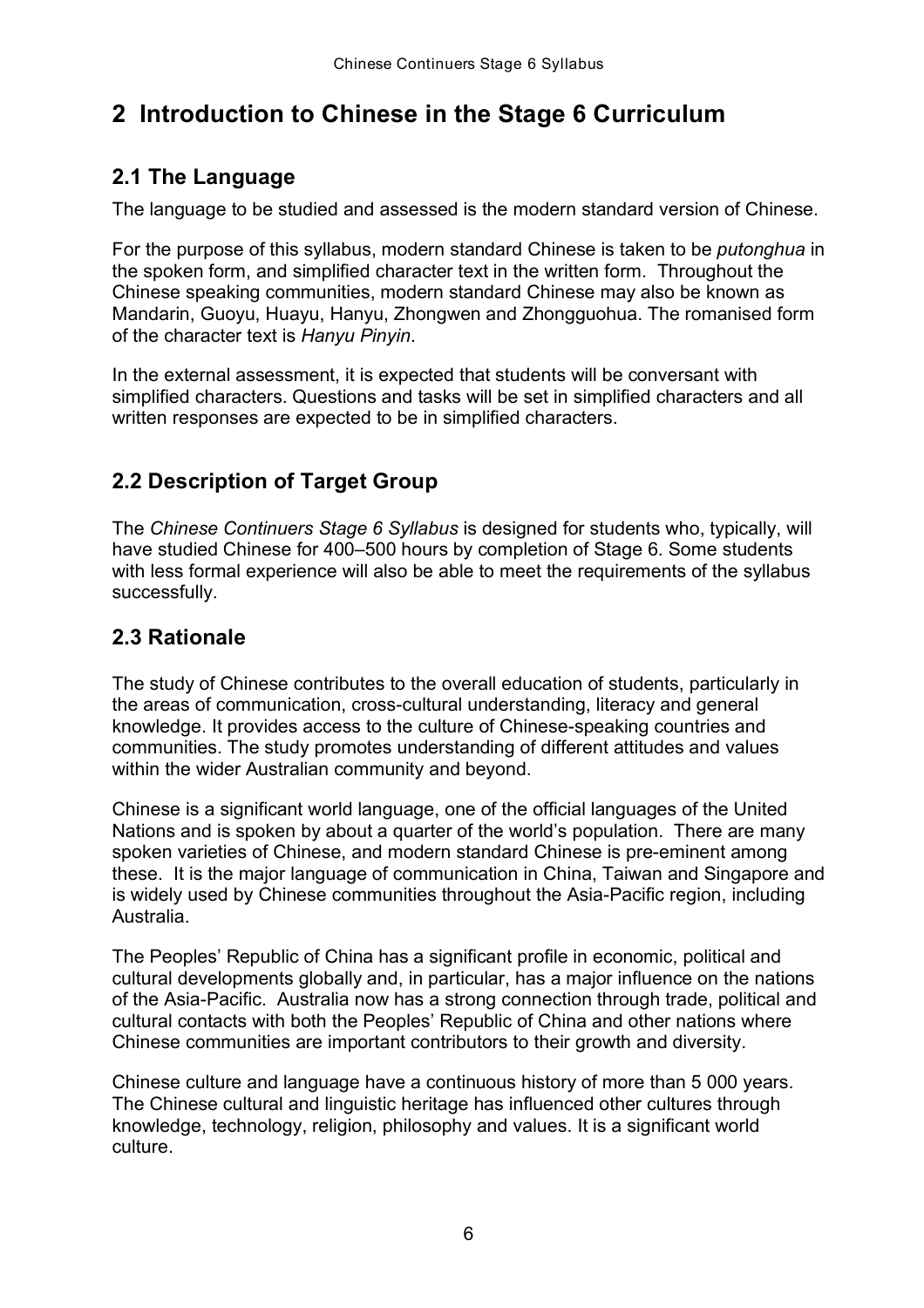Chinese is especially important in Australia because it is widely spoken in the community, and the study of it by Australians will enhance the positive features of a culturally diverse society and generate mutual respect. The study of Chinese provides access to an important cultural and linguistic heritage.

 Studying Chinese can provide a basis for continued learning and a pathway for students into post-secondary options. These options may include employment domestically or internationally in areas such as tourism, technology, finance, services and business.

 The significance of Chinese within and beyond Australia requires strategies for the building of sociocultural, economic and political engagement: learning Chinese in the Australian context will support such engagement.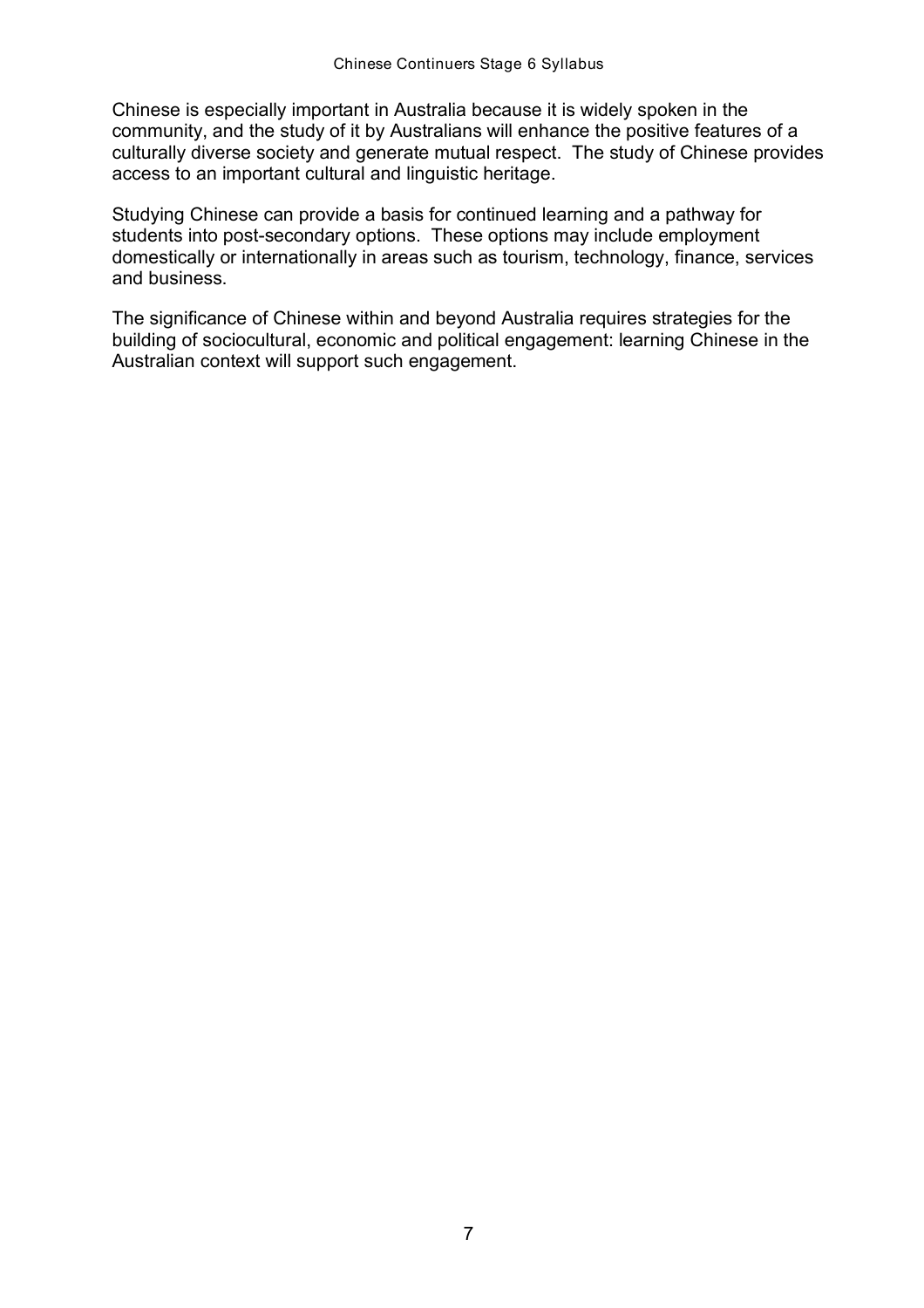# <span id="page-7-0"></span> **3 Continuum of Learning for Chinese Stage 6 students**

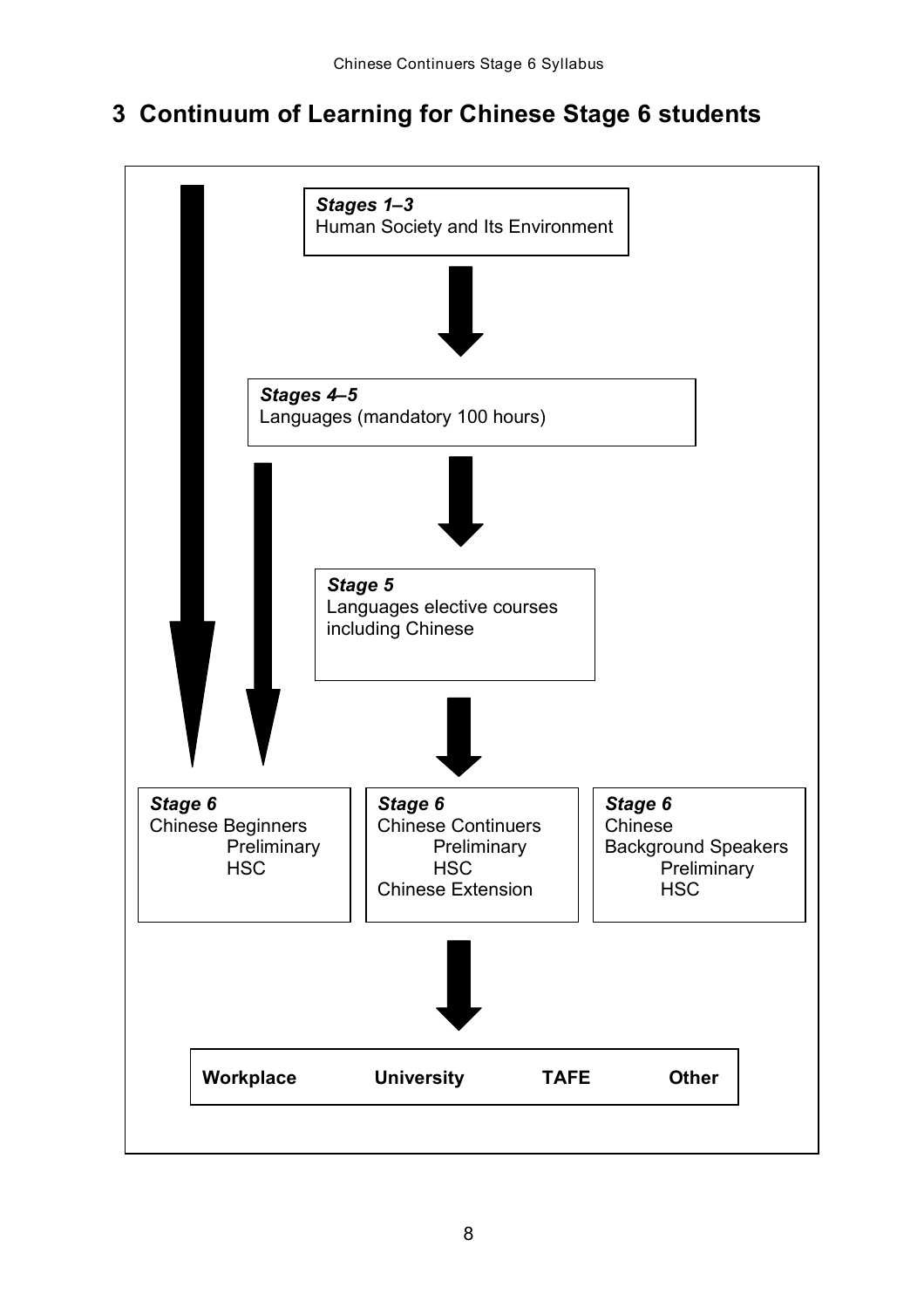The New South Wales curriculum provides opportunities for students to study a language or languages from Stages 1 through to Stage 6.

 In the K–6 (Stages 1–3) Human Society and Its Environment key learning area, students develop an awareness of languages and may learn about the world through the study of a language such as Chinese.

 In Years 7–10, a language is a mandatory component of the School Certificate, with students being required to complete 100 hours of language study. Elective study in Stages 4–5 in Chinese builds upon the mandatory study.

 Stage 6 offers the opportunity to continue the study of Chinese at Continuers level or Background Speakers level as appropriate. A Chinese Extension course is also available for the student at Continuers level. Students may also begin the study of Chinese in Stage 6.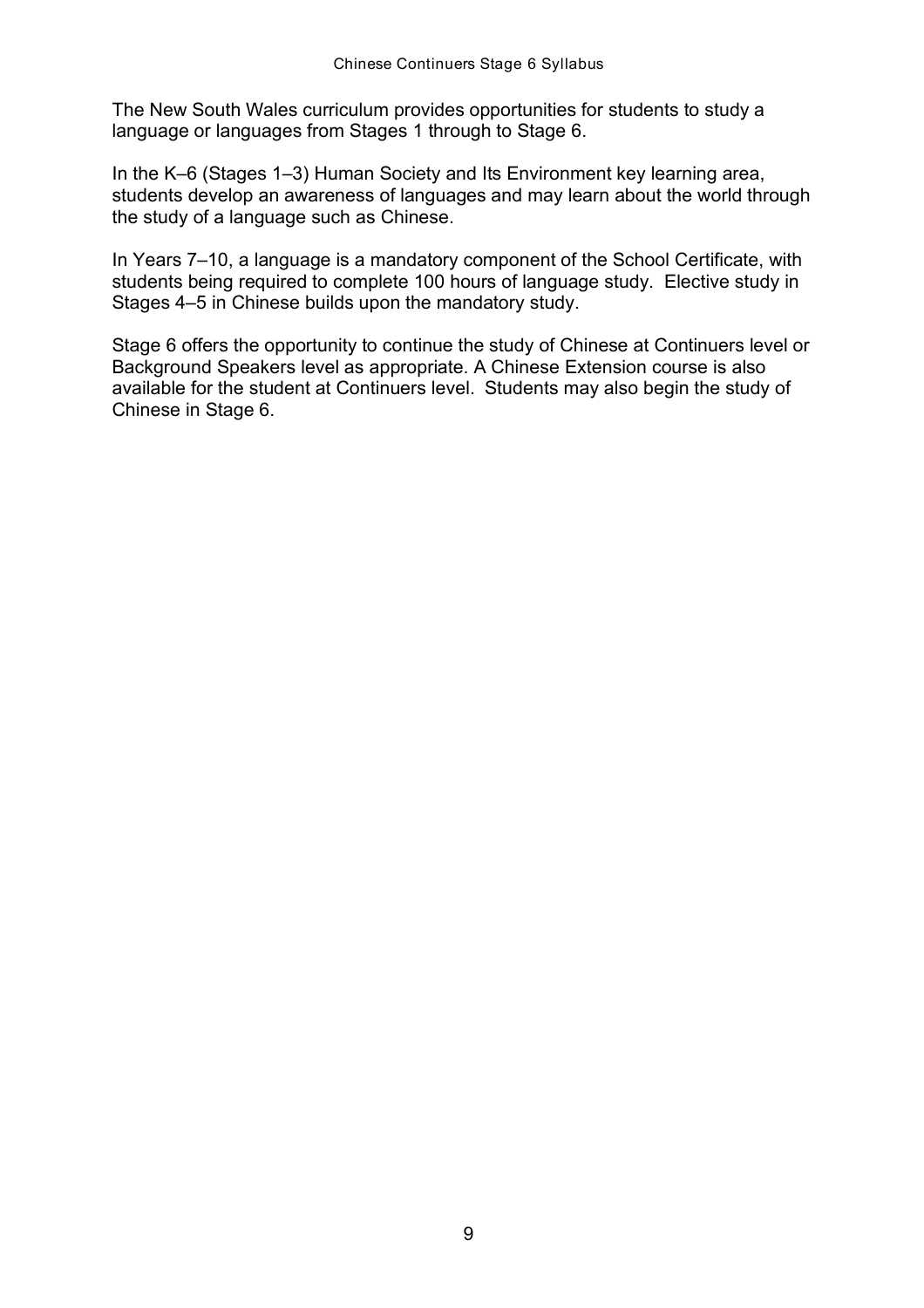# <span id="page-9-0"></span> **4 Aims**

The aims of the syllabus are to develop students':

- ability to use Chinese to communicate with others
- understanding and appreciation of the cultural contexts in which Chinese is used
- ability to reflect on their own culture(s) through the study of other cultures
- understanding of language as a system
- ability to make connections between Chinese and English, and/or other languages
- • cognitive, learning and social skills
- potential to apply Chinese to work, further study, training or leisure.

# **5 Objectives**

Students should be able to achieve the following objectives:

- Objective 1 exchange information, opinions and experiences in Chinese
- Objective 2 express ideas through the production of original texts in Chinese

Objective 3 – analyse, process and respond to texts that are in Chinese

 Objective 4 – understand aspects of the language and culture of Chinese-speaking communities.

 Meeting these objectives will involve using the skills of listening, speaking, reading and writing, either individually or in combination, and being able to move between Chinese and English.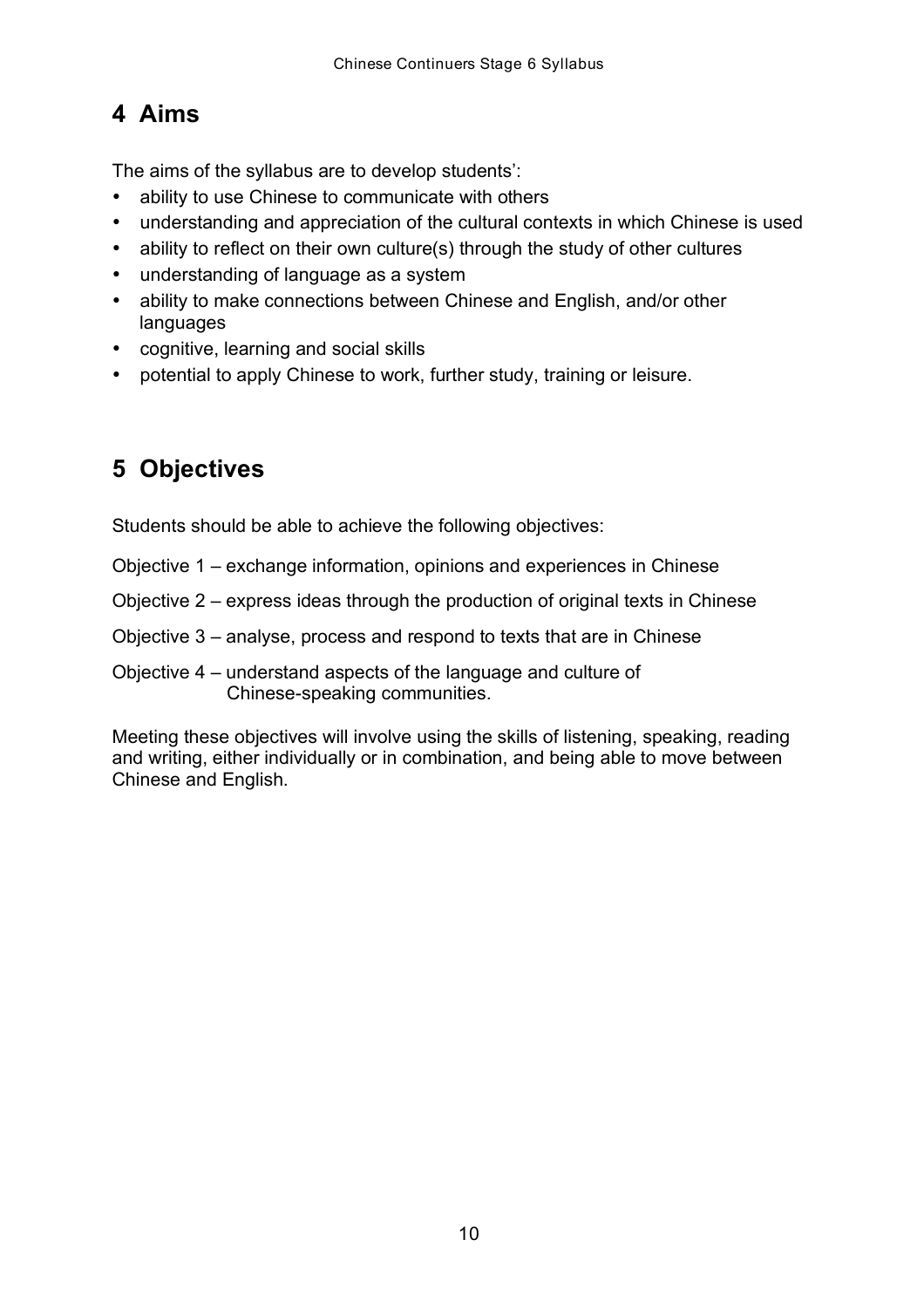### <span id="page-10-0"></span> **6 Course Structure**

#### **The Preliminary Course (120 indicative hours)**

 The Preliminary course has, as its organisational focus, themes and associated topics. Students' skills in, and knowledge and understanding of, Chinese will be developed through tasks associated with a range of texts and text types that reflect the themes and topics. Students will also gain an insight into the culture and the language of Chinese-speaking communities through the study of a range of texts.

#### **The HSC Course (120 indicative hours)**

 The HSC course focuses on the three prescribed themes and associated topics. Students will gain a broader and deeper understanding of Chinese and will extend and refine their communication skills in the language. As they expand the range of tasks, texts and text types studied, students' knowledge and understanding of the culture and the language of Chinese-speaking communities will develop further.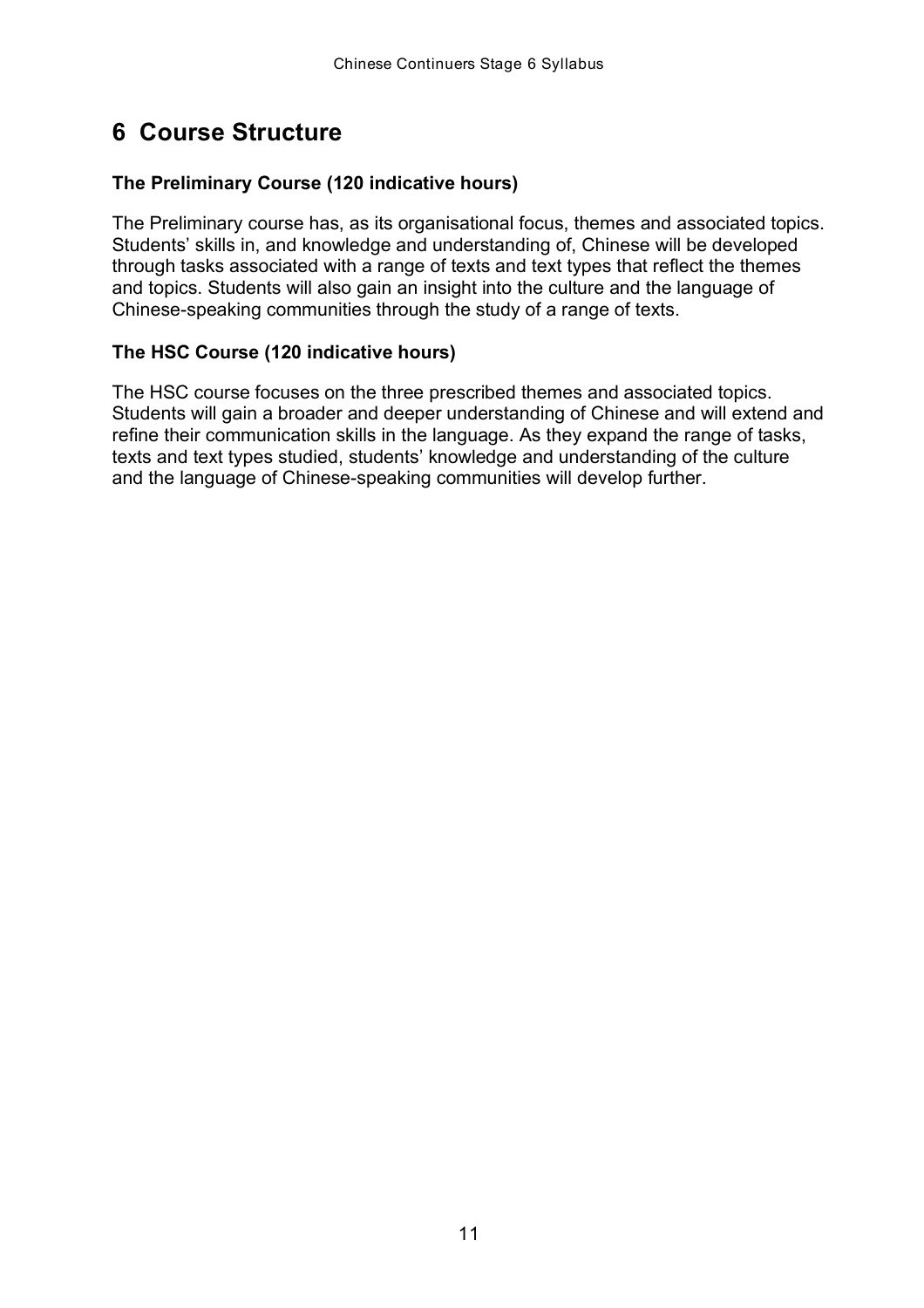# **7 Objectives and Outcomes**

### **7.1 Table of Objectives and Outcomes**

 The outcomes listed below represent the knowledge, skills and understanding, that students will achieve by the end of the HSC course based on this syllabus. The outcomes have been linked to one objective but may derive from more than one. The degree to which students achieve these outcomes will be reported in the performance scale.

| <b>Objectives</b>                                                                           | <b>Outcomes</b>                                                                                                                                                                                                                                                                                                                                                   |  |  |
|---------------------------------------------------------------------------------------------|-------------------------------------------------------------------------------------------------------------------------------------------------------------------------------------------------------------------------------------------------------------------------------------------------------------------------------------------------------------------|--|--|
| The student will:<br>1. exchange information,<br>opinions and<br>experiences in Chinese     | The student:<br>1.1 uses a range of strategies to maintain<br>communication<br>1.2 conveys information appropriate to context,<br>purpose and audience<br>1.3 exchanges and justifies opinions and ideas<br>1.4 reflects on aspects of past, present and future<br>experience                                                                                     |  |  |
| 2. express ideas through<br>the production of<br>original texts in<br>Chinese               | 2.1 applies knowledge of language structures to<br>create original text #<br>2.2 composes informative, descriptive, reflective,<br>persuasive or evaluative texts appropriate to<br>context, purpose and/or audience<br>2.3 structures and sequences ideas and<br>information                                                                                     |  |  |
| 3. analyse, process and<br>respond to texts that<br>are in Chinese                          | 3.1 conveys the gist of texts and identifies<br>specific information<br>3.2 summarises the main ideas<br>3.3 identifies the tone, purpose, context and<br>audience<br>3.4 draws conclusions from or justifies an opinion<br>3.5 interprets, analyses and evaluates<br>information<br>3.6 infers points of view, attitude or emotions from<br>language and context |  |  |
| 4. understand aspects of<br>the language and<br>culture of Chinese-<br>speaking communities | 4.1 recognises and employs language<br>appropriate to different social contexts<br>4.2 identifies values, attitudes and beliefs of<br>cultural significance<br>4.3 reflects upon significant aspects of language<br>and culture                                                                                                                                   |  |  |

# written or spoken text created by students incorporating their own ideas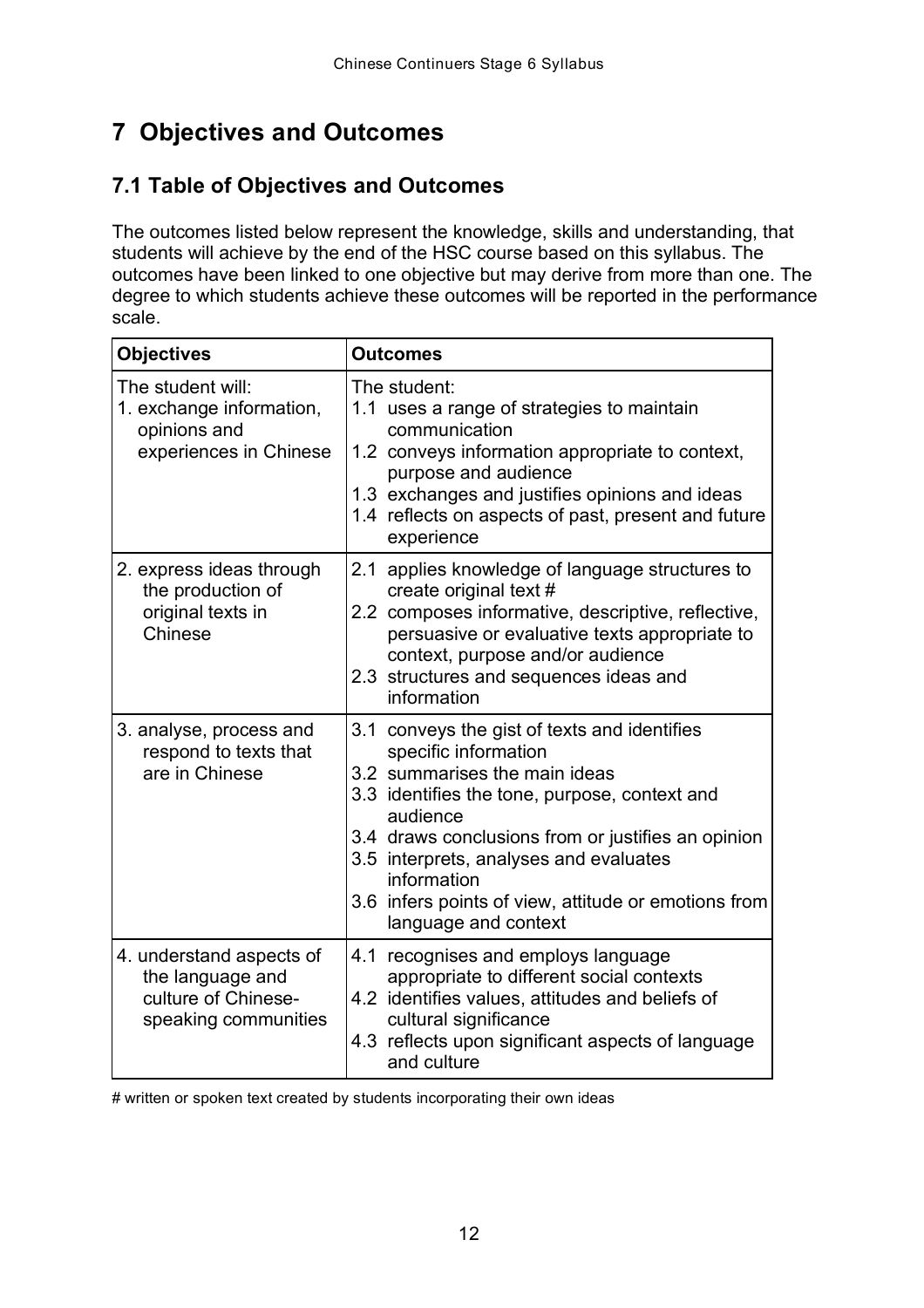### <span id="page-12-0"></span> **7.2 Key Competencies**

 Chinese Stage 6 provides a powerful context within which to develop general competencies considered essential for the acquisition of effective, higher-order thinking skills necessary for further education, work and everyday life.

 Key competencies are embedded in the *Chinese Continuers Syllabus* to enhance student learning. The key competencies of *communicating ideas and information*  and **collecting, analysing and organising information** reflect core skills in language learning and are explicit in the objectives and outcomes of the syllabus. The other key competencies are developed through classroom pedagogy. Students interact with one another, and through this interaction, the key competencies, *planning and organising activities* and *working with others and in teams*, are developed. In interacting with others via communications technology, the student will develop the key competency of *using technology*. The skills associated with the analysis of texts, such as the ability to comprehend meaning from context and using a dictionary, contribute towards the student's development of the key competency *solving problems*.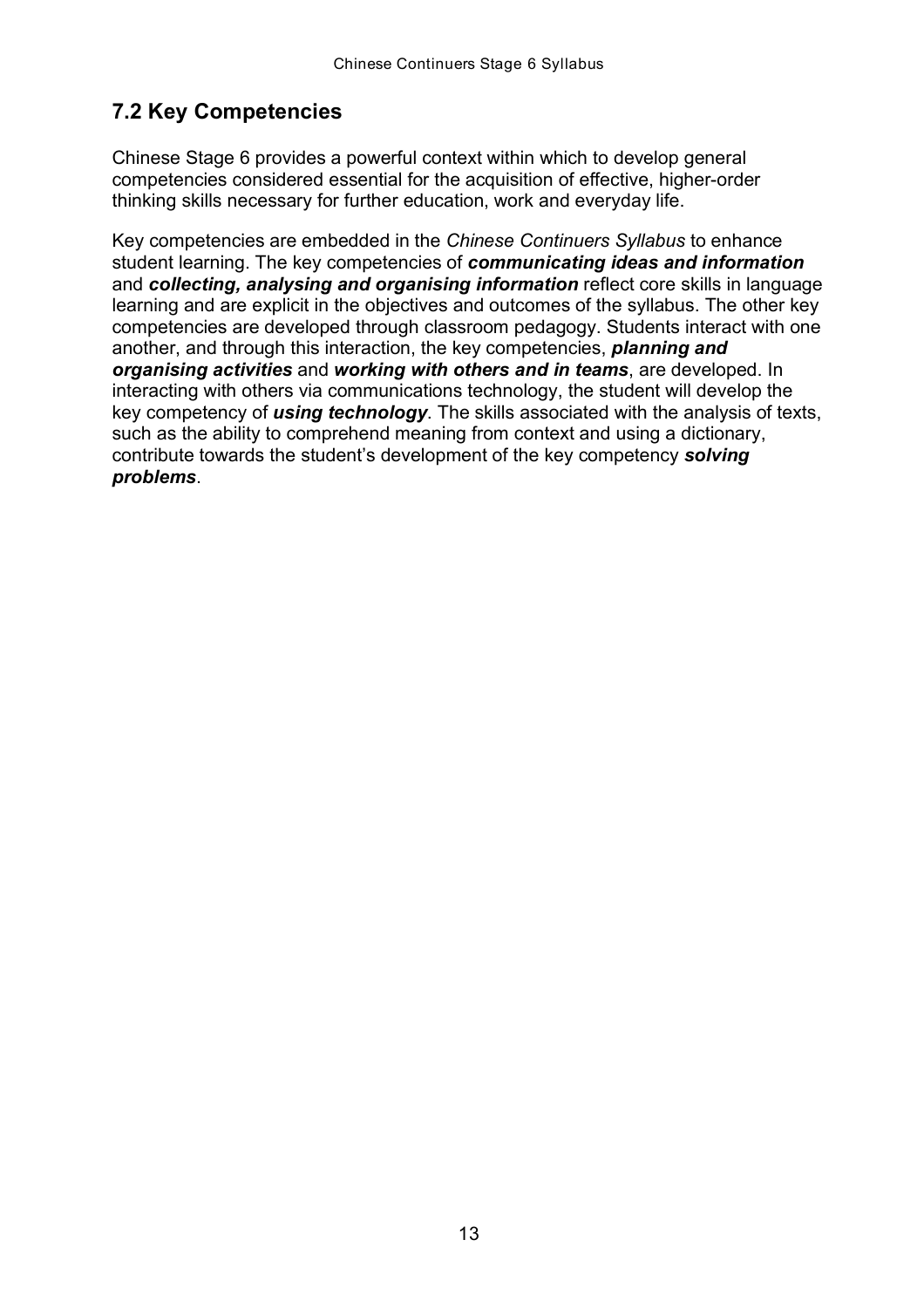# <span id="page-13-0"></span> **8 Content of Chinese Preliminary and HSC Courses**

### **8.1 Themes, Topics and Sub-topics**

There are three prescribed themes:

- the individual
- the Chinese-speaking communities
- the changing world.

 Each theme has a number of prescribed topics and suggested sub-topics with which students will engage in their study of Chinese. The placement of the topics under one or more of the three themes is intended to provide a particular perspective or perspectives for each of the topics. The suggested sub-topics are provided to guide students and teachers as to how the topics may be treated.

 The theme, *the individual*, enables students to explore aspects of their personal world, for example, sense of self, aspirations for the future, personal values, opinions, ideas, and relationships with others. At the same time, this theme also enables students to study topics from the perspective of other individuals.

 The theme, *the Chinese-speaking communities*, explores topics from the perspective of groups within those communities or the communities as a whole and encourages students to reflect on their own and other cultures.

 The theme, *the changing world,* enables students to explore change as it affects aspects of the world of work and other topics such as youth issues, and tourism and hospitality.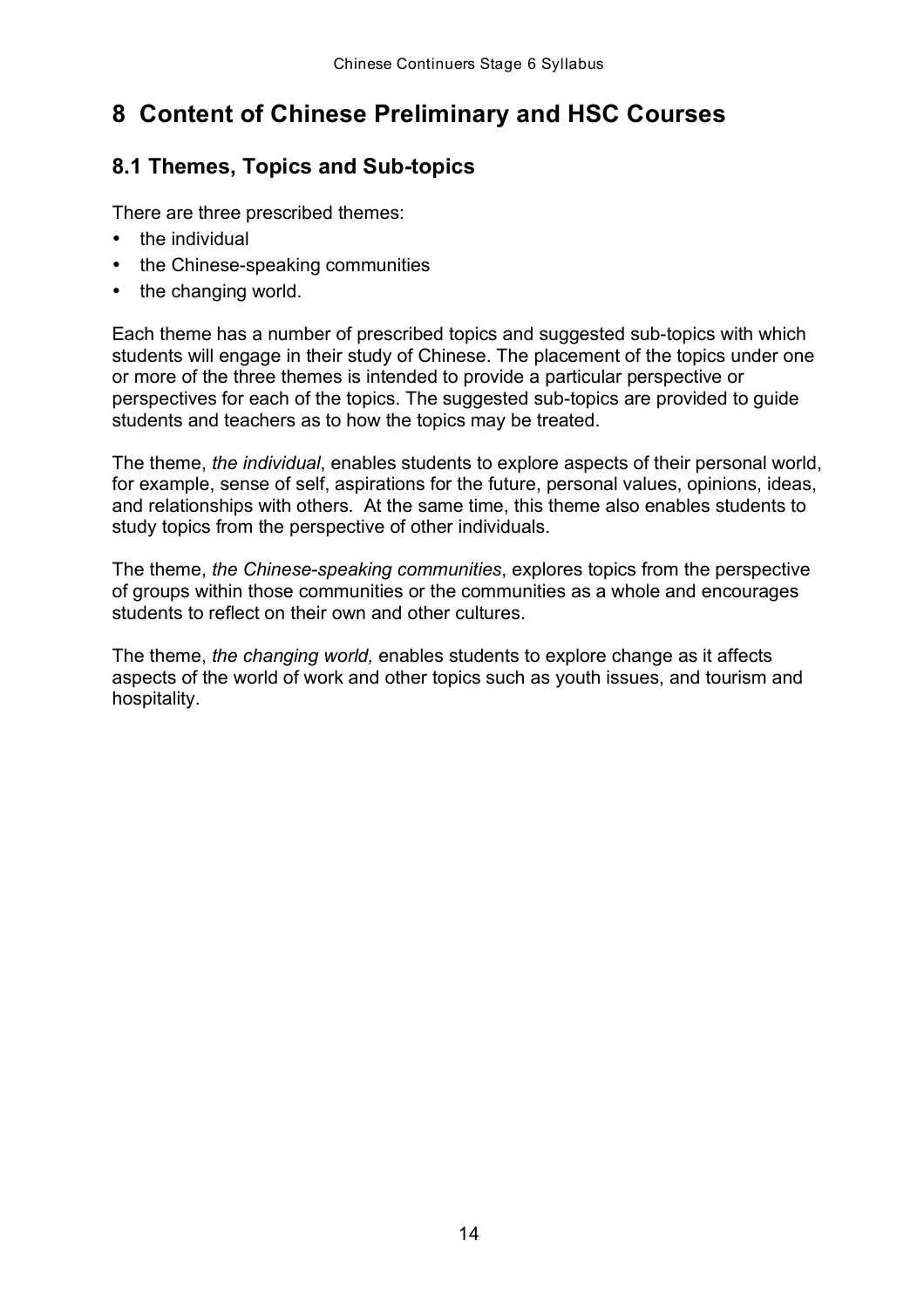| Theme:                                                                                                                                                                                                                                                                                                                                                                                                                                                                                                                | Theme:                                                                                                                                                                                                                                                                                                                                                          | Theme:                                                                                                                                                                                                                                                                                                                                                                 |
|-----------------------------------------------------------------------------------------------------------------------------------------------------------------------------------------------------------------------------------------------------------------------------------------------------------------------------------------------------------------------------------------------------------------------------------------------------------------------------------------------------------------------|-----------------------------------------------------------------------------------------------------------------------------------------------------------------------------------------------------------------------------------------------------------------------------------------------------------------------------------------------------------------|------------------------------------------------------------------------------------------------------------------------------------------------------------------------------------------------------------------------------------------------------------------------------------------------------------------------------------------------------------------------|
| the individual                                                                                                                                                                                                                                                                                                                                                                                                                                                                                                        | the Chinese-speaking<br>communities                                                                                                                                                                                                                                                                                                                             | the changing world                                                                                                                                                                                                                                                                                                                                                     |
| <b>Topics:</b>                                                                                                                                                                                                                                                                                                                                                                                                                                                                                                        | <b>Topics:</b>                                                                                                                                                                                                                                                                                                                                                  | <b>Topics:</b>                                                                                                                                                                                                                                                                                                                                                         |
| • personal identity<br>eg:<br>- appearance and<br>personality<br>- family, friends and<br>relationships<br>- home and<br>neighbourhood<br>- daily routine<br>• education and<br>aspirations<br>eg:<br>- school life,<br>facilities, rules and<br>routine<br>- study habits<br>- subjects and<br>exams<br>- further education<br>and future plans<br>• recreation and leisure<br>eg:<br>- sport, interests<br>shopping, eating<br>out and<br>entertainment<br>parties<br>• travel experiences<br>eg:<br>- holidays and | history and culture<br>eg:<br>$-$ tradition and beliefs $\dagger$<br>$-$ festivals and customs $\dagger$<br>$-$ legends and fables $\dagger$<br>- famous people +<br>- places of interest in China<br>and Asia +<br>lifestyles<br>eg:<br>- food types and cuisine<br>$-$ entertainment $+$<br>$-$ urban and rural life $\dagger$<br>- daily life<br>- education | • youth issues<br>eg:<br>- technology in daily life +<br>$-$ environment $\dagger$<br>- social life<br>• the world of work<br>eg:<br>- careers and<br>occupations<br>- casual work<br>• tourism and hospitality<br>eg:<br>- tourism in Australia<br>and Chinese-speaking<br>communities<br>cross-cultural<br>perspectives<br>interaction with visitors<br>in Australia |
| sightseeing<br>travel plans and<br>requirements<br>transport and<br>accommodation                                                                                                                                                                                                                                                                                                                                                                                                                                     |                                                                                                                                                                                                                                                                                                                                                                 |                                                                                                                                                                                                                                                                                                                                                                        |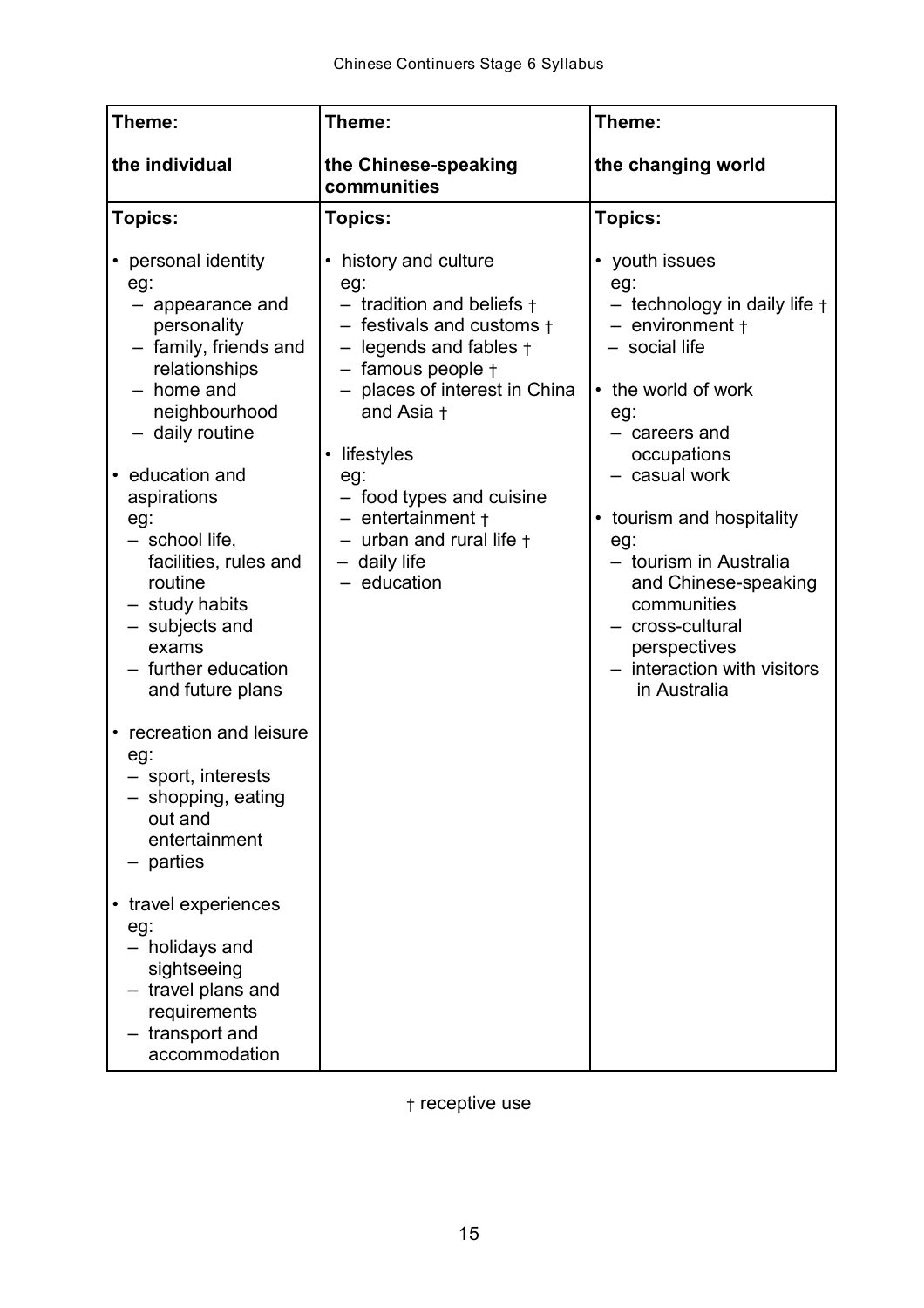The topics are sufficiently broad to allow flexibility in school programs, but specific enough to be of practical assistance to students and teachers. Not all topics will require the same amount of study time. The length of time and depth of treatment determined for each topic will depend on a number of factors, including:

- the particular objective(s) being covered
- the needs and interests of the student
- the linguistic and cultural complexity of the texts selected for study
- the tasks set for completion
- the language of response
- the nature of the language itself.

 Teachers should structure and organise programs based on the prescribed themes and topics to address the objectives of the syllabus. In the treatment of some topics, it may be appropriate to focus on only one objective*,* such as Objective 3 — analyse, process and respond to a range of texts. Other topics may lend themselves to focusing on more than one objective*.* Objective 4 — understand aspects of the language and culture of Chinese-speaking communities — underlies the study of all the themes and topics.

#### **8.1.2 Texts**

 Students will access the themes and topics through texts. They should be wide- ranging and could include, for example, film, short story, song, newspaper article or documentary. While it is expected that students will study a range of oral and written texts in Chinese in their treatment of the themes, topics and sub-topics, it may be appropriate to discuss a text or texts in English. Similarly, the language used by students to respond to a text may be either Chinese or English, as appropriate. As a guide to those aspects of the topics that lend themselves to discussion in English, some sub-topics have been suggested for receptive use. They have been indicated by a dagger (†) in the Themes and Topics table.

#### **8.1.3 Vocational Education and Training**

 In order to maximise opportunities for the student to gain recognition in nationally accredited Vocational Education and Training (VET), some teachers may wish to include modules endorsed within the Australian Qualifications Framework (AQF) in their programs.

 Schools wishing to integrate VET modules into courses will need to comply with the principles and procedures of the Australian Recognition Framework (ARF) and any specific State or Territory requirements for delivery, assessment and certification of the VET. For further information see Post-school Opportunities on page 27.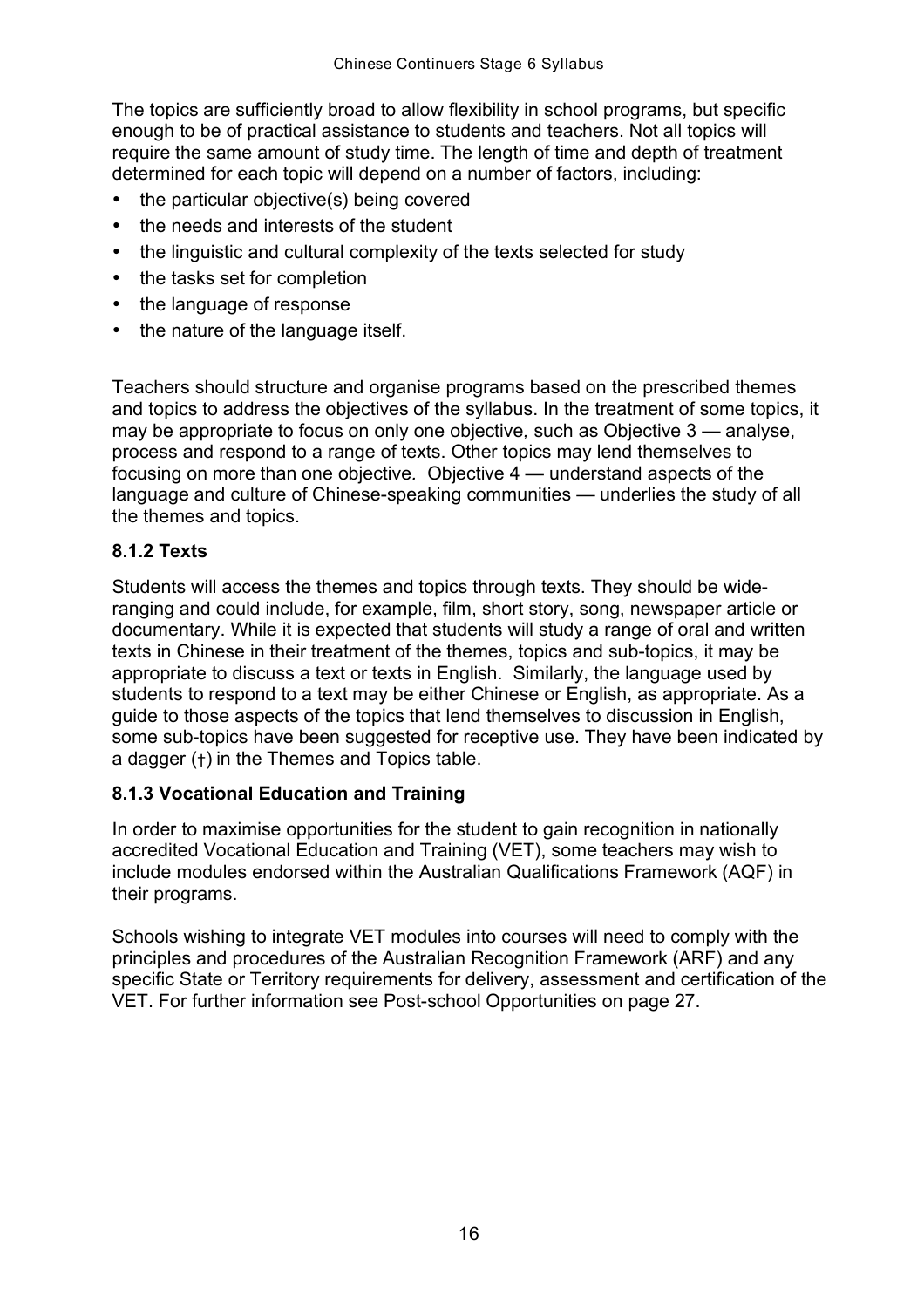### <span id="page-16-0"></span>**8.2 Tasks**

 This syllabus recognises the importance of tasks as an organising principle in structuring a program that allows the student to work towards meeting the objectives and learning outcomes.

 Tasks, broadly defined as opportunities for the purposeful use of language, must be selected and designed so that the student can develop and demonstrate knowledge, skills and understanding at increasingly complex levels.

Tasks can be described as having five elements:

- a purpose (a reason for undertaking the task that goes beyond the practice of the language for its own sake)
- a context (this may be real, simulated or imaginary, and may include aspects such as where, when, who is involved)
- an audience (the person or people at whom the task is directed)
- a process (thinking, problem-solving, creating)
- a product (a result that can be described in terms of achievement of the purpose of the task and in the student's overall cognitive development).

#### **8.3 Texts**

 Texts for receptive use will not be prescribed. Students are encouraged to read, view and listen to a wide range of texts, including authentic texts. They are expected to be able to produce the following texts in the modern standard version of Chinese.

| article     | message  | recount                    |
|-------------|----------|----------------------------|
| diary entry | note     | report                     |
| email       | notice   | script of an interview     |
| letter      | postcard | script of a speech or talk |

In the oral examination students participate in a conversation.

#### **8.4 Vocabulary**

 A list of characters will be provided as a resource for teachers and students. It is expected that students will be able to use and understand the characters on the list, as well as a wider range of vocabulary and idiomatic expressions relevant to the themes and topics prescribed in the syllabus.

All texts provided in the written examination will be in simplified characters.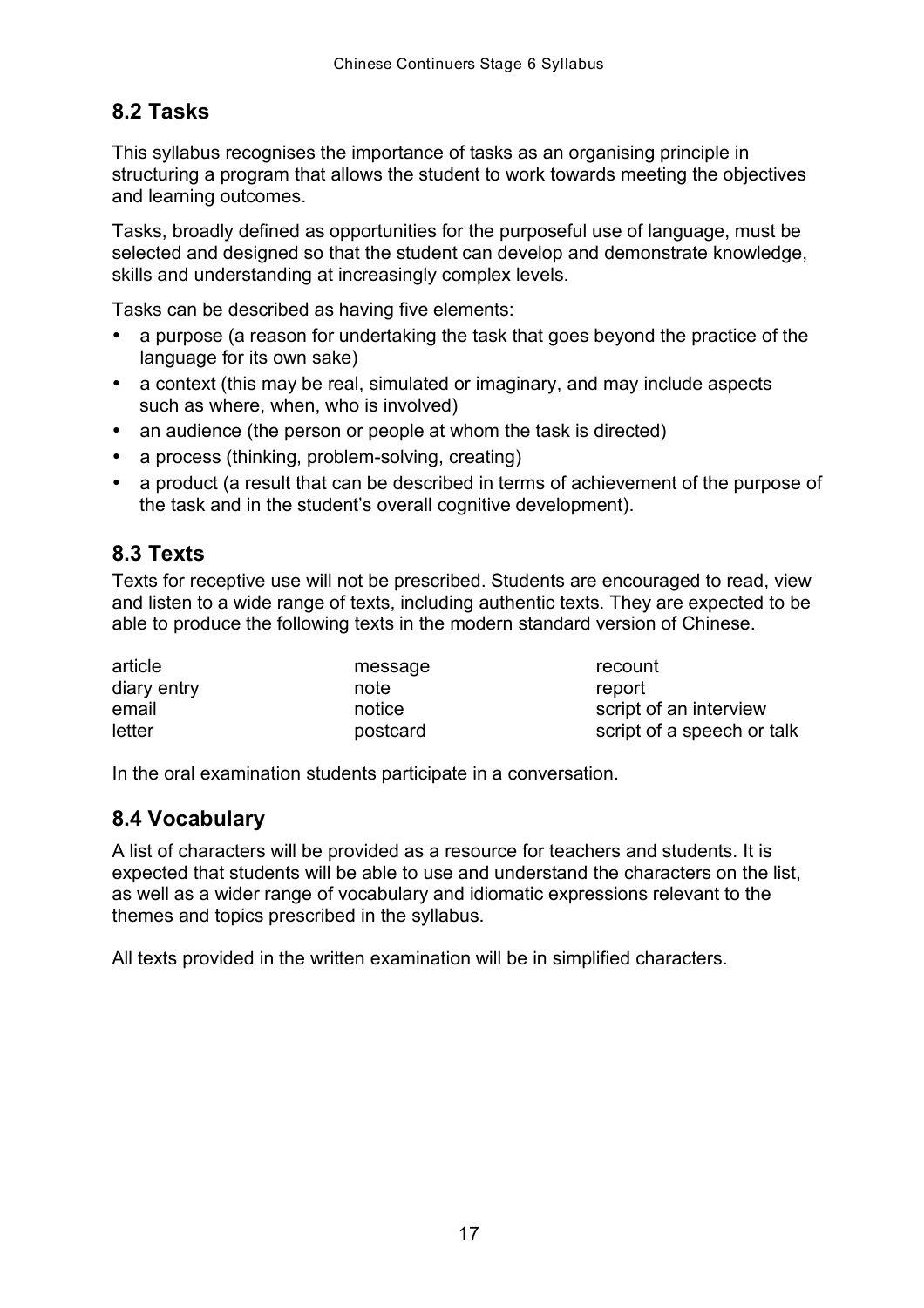It is expected that students will be able to use simplified characters consistently in tasks requiring written responses in Chinese. A small number of pinyin will be accepted. The pinyin should be confined to vocabulary and expressions which would not normally be expected to have been covered during a 400-500 hour course. The use of full form characters or *pinyin* will not be acceptable for items included in the character list.

#### 8.4.1 Dictionaries

Students should be encouraged to use dictionaries. It is expected that teachers will assist students to develop the necessary skills and confidence to use dictionaries effectively.

Suitable editions are published with the Resources on the Board of Studies website (www.boardofstudies.nsw.edu.au). Students are able to use monolingual and/or bilingual print dictionaries in the written examination. Information regarding the use of dictionaries in the HSC examination may be found in Assessment and Reporting in Chinese Continuers Stage 6.

#### 8.5 Grammar

Grammar can be referred to as the organisation of, and relationship between, all the elements that constitute a language as it functions.

There are many different theories of grammar and a number of different approaches towards its teaching and learning. The categories used below are not intended to promote any particular theory of grammar or to favour one methodology over another.

It is recognised that students will already have acquired a significant understanding of the function of grammar in Chinese through prior knowledge or study of Chinese.

However, developing students' ability to convey meaning effectively in a range of contexts will necessarily involve extending their awareness of the system of structures underlying the language, as well as their ability both to apply and adapt this knowledge.

The following grammatical structures are those that students studying Chinese in a Continuers course are expected to recognise and use.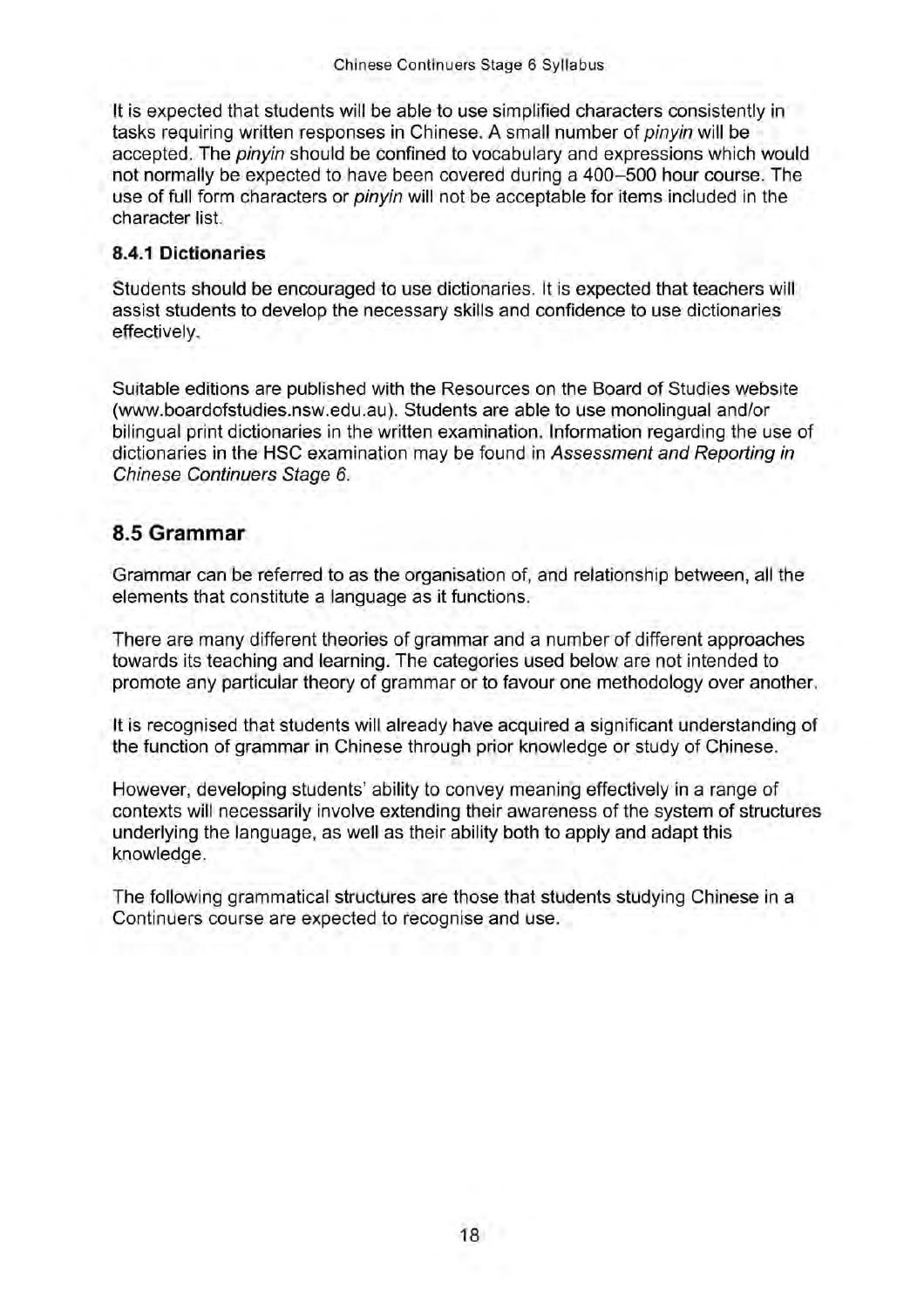| <b>Grammatical item</b> | <b>Sub-elements</b>                                  | Example(s)   |
|-------------------------|------------------------------------------------------|--------------|
| Number                  | 两 and $=$                                            | 两千二百         |
|                         |                                                      | 两块二          |
|                         | telephone numbers<br>(use of yao $-$ )               | 三零七一一一九      |
|                         | percentages                                          | 百分之九十 五      |
|                         | decimals and fractions                               | 五点五          |
|                         |                                                      | 三分之二         |
|                         | large numbers                                        | 一千五百二十三万九千八百 |
|                         | use of $\overline{\mathcal{F}}$ as a place<br>marker | 五百零三         |
|                         | ordinal prefix 第                                     | 这是她第一次到美国去。  |
|                         | monetary expressions                                 | 这件衣服十五块九毛九。  |
| Nouns and noun          | personal pronouns                                    | 他,她,它;       |
| phrases                 |                                                      | 他们;咱们        |
|                         | plural suffix 们                                      | 同学们          |
|                         |                                                      | 朋友们          |
|                         | names and titles                                     | 孙中山          |
|                         |                                                      | 王老师          |
|                         |                                                      | 王力教授         |
|                         | classifiers (measure<br>words)                       | 三本书          |
|                         | the connectives 跟 and                                | 我跟妈妈去买菜。     |
|                         | 和                                                    | 我和爸爸去看电影。    |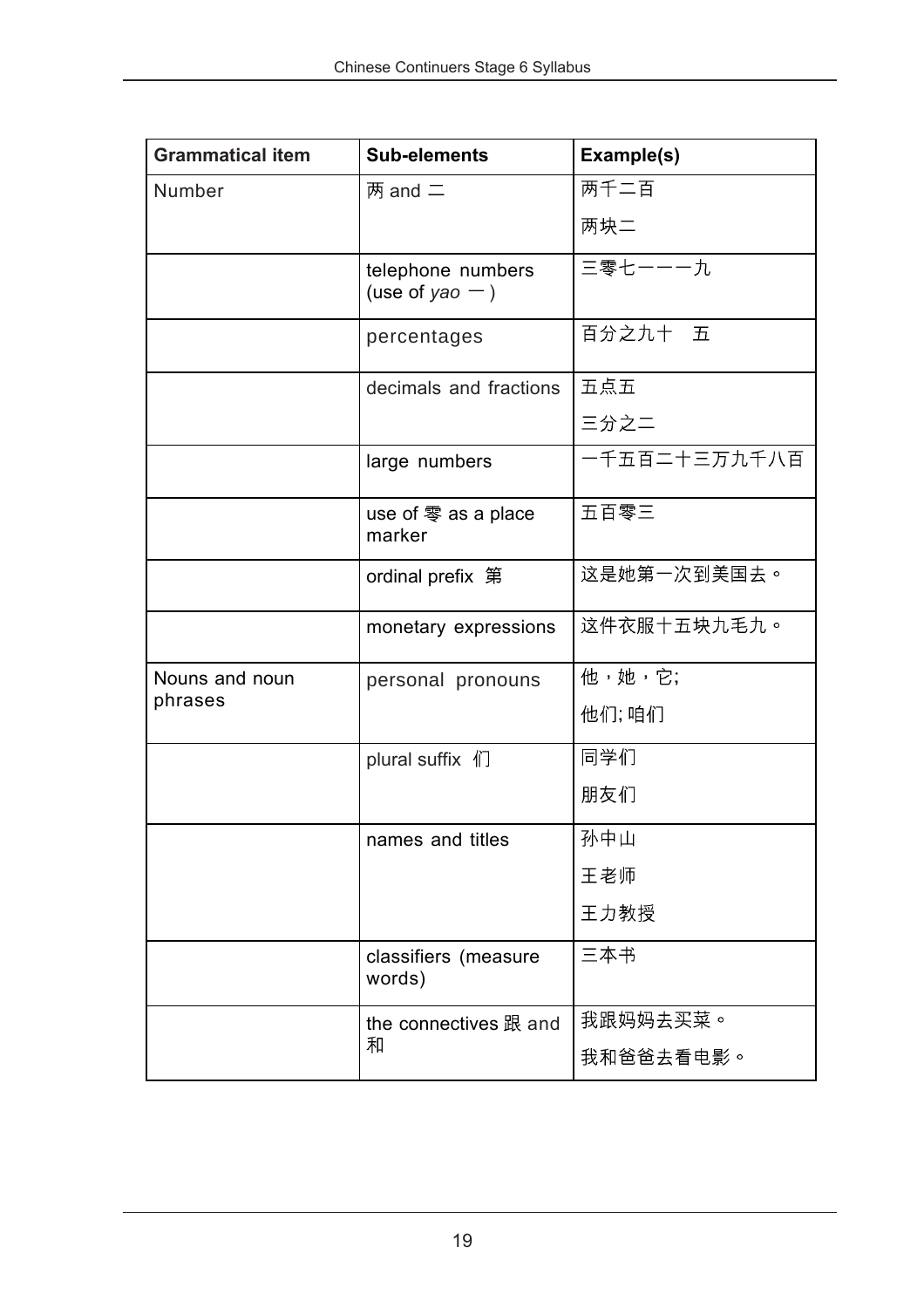| <b>Grammatical item</b>          | Sub-elements                                    | Example(s)                |
|----------------------------------|-------------------------------------------------|---------------------------|
| Nouns and noun<br>phrases (cont) | the subordinating<br>particle 的                 |                           |
|                                  | the possessive 的                                | 这是我的书。<br>那些是你的。          |
|                                  | 的 with adjectives                               | 考大学不是重要的问题。               |
|                                  | 的 used to mark a<br>complex description         | 昨天在学校前面看报纸的<br>那个人是爸爸的朋友。 |
|                                  | 的 used to form noun<br>phrases                  | 街上卖唱的是我妹妹。                |
|                                  | 'some' using<br>有些,有的,一些,(一)                    | 有的学生很有钱,有的没<br>有钱。        |
|                                  | 'each' and 'every'                              | 人人都知道。                    |
|                                  |                                                 | 每个学生都要上这门课。               |
| Verbs and verb phrases           | 有 indicating existence                          | 那儿有三家商店。                  |
|                                  | sentences using $\overline{f}$ and              | 你有笔吗?                     |
|                                  | 没有                                              | 我没有钱。                     |
|                                  | verb-object constructions                       | 她看什么书?                    |
|                                  |                                                 | 我爸爸每天都做饭。                 |
|                                  | compound directional                            | 她赶上来了。                    |
|                                  | complements                                     | 小明跑出去了。                   |
|                                  | the verbal suffix 过                             | 这两本书你看过了没有?               |
|                                  |                                                 | 我从来没去过美国。                 |
|                                  | the complement of                               | 她长得很漂亮。                   |
|                                  | degree formed with 得                            | 她字写得很漂亮。                  |
|                                  | verb reduplication with<br>complement of degree | 她写字写得很漂亮。                 |
|                                  | final sentence particle $\overline{f}$          | 他去年去法国了。                  |
|                                  | 了 used with   就要,快                              | 快要下雨了。                    |
|                                  | or 快要 to indicate<br>imminent action            | 你放心,大夫就要来了。               |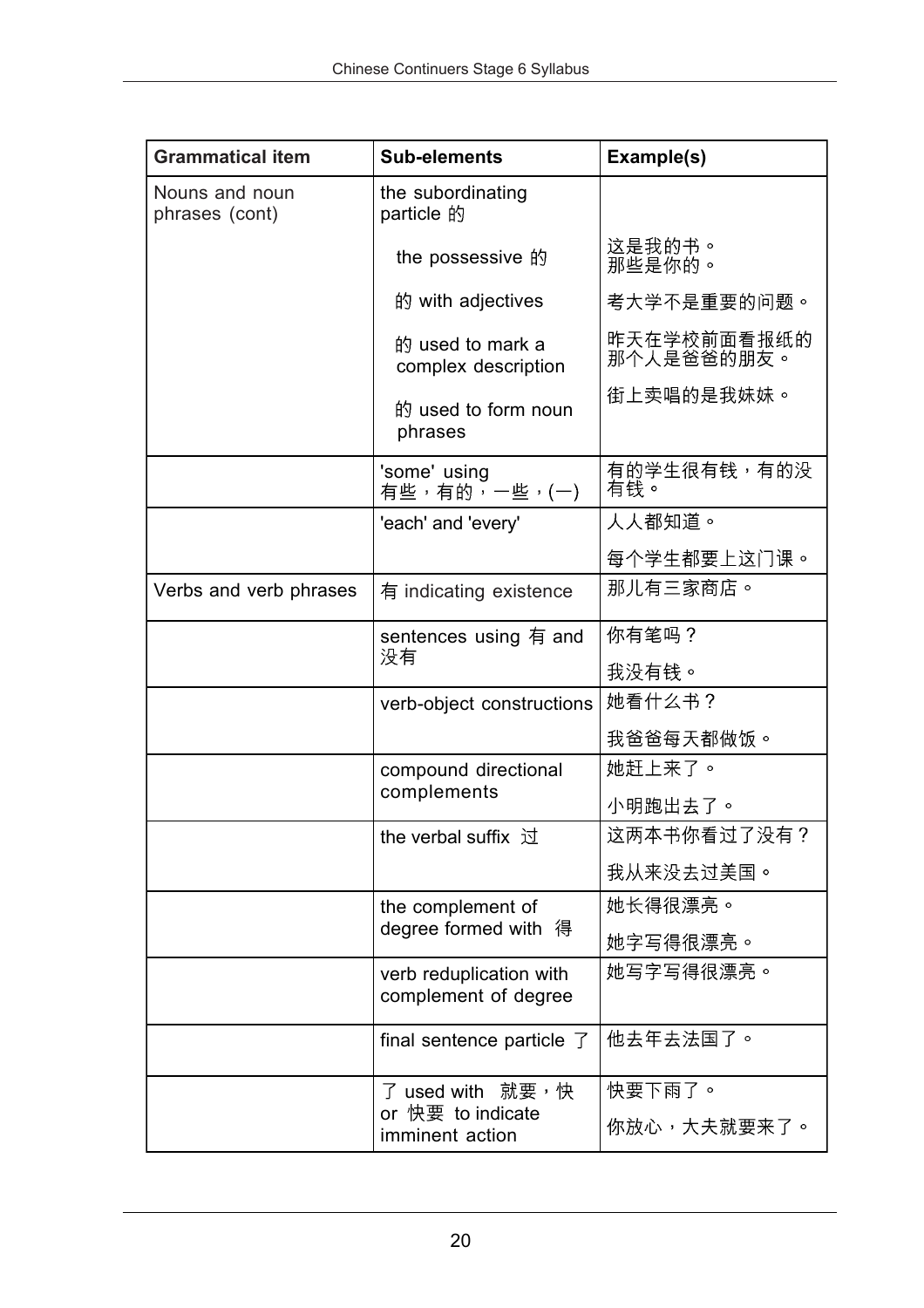| <b>Grammatical item</b>          | <b>Sub-elements</b>                                              | Example(s)             |
|----------------------------------|------------------------------------------------------------------|------------------------|
| Verbs and verb phrases<br>(cont) | the verbal suffix $\overline{f}$                                 | 他去年买了房子。               |
|                                  | 了 used with 就 to<br>indicate sequence                            | 他买了东西就回家去。             |
|                                  | the verbal suffix 了used<br>with sentence particle $\overline{f}$ | 我们学了一年的中文了。            |
|                                  | verbal complements of<br>location                                | 他站在学校前面。               |
|                                  | action in progress with                                          | 他还在听音乐。                |
|                                  | 在,正在 or 正 and/or<br>final 呢                                      | 他正在看书呢。                |
|                                  | action in progress with<br>著                                     | 他们看著电视吃饭呢。             |
|                                  | auxiliary verbs (modal<br>verbs): 能,可以,会,                        | 明天不能来了,后天行不<br>行?      |
|                                  | 应该                                                               | 考试时可以不可以查词<br>典?       |
|                                  |                                                                  | 你会开车吗?                 |
|                                  |                                                                  | 妈妈今天不舒服,我应该<br>早一点儿回家。 |
|                                  | 把,被 constructions $\dagger$                                      | 小明把水喝了。                |
|                                  |                                                                  | 水被小明喝了。                |
|                                  | verb reduplication                                               | 他听不懂,请你再说一<br>说。       |
|                                  |                                                                  | 可以让我看一看吗?              |
|                                  | 好 as complement of<br>result                                     | 你吃好了吗?                 |
|                                  | 在,给,到,成used                                                      | 他亲眼看到小王偷东西。            |
|                                  | with objects as<br>complements of result                         | 昨天的课文我还没翻成英<br>文。      |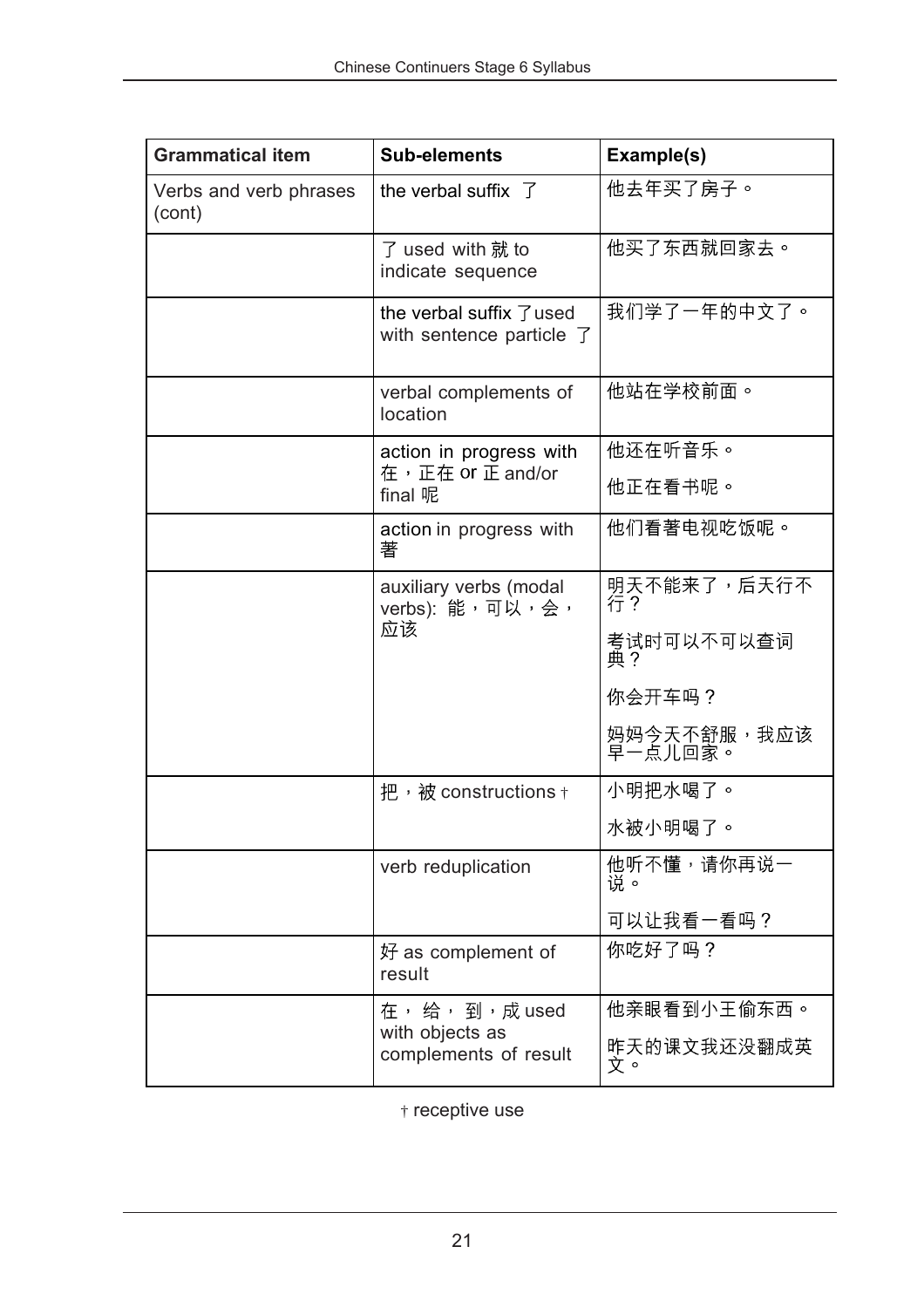| <b>Grammatical item</b>          | <b>Sub-elements</b>             | Example(s)          |
|----------------------------------|---------------------------------|---------------------|
| Verbs and verb phrases<br>(cont) | the construction 是…的            | 他是去年从北京来的。          |
|                                  | passive constructions +         | 那些东西给学生吃光了。         |
| Prepositions (Coverbs)           | prepositional use of<br>到,从,坐,骑 | 从上海到北京坐飞机要多<br>长时间? |
|                                  |                                 | 小明骑自行车去买菜了。         |
|                                  | 在                               | 我哥哥在工厂工作。           |
|                                  | 往                               | 往东走。                |
|                                  |                                 | 往左拐。                |
|                                  | 离                               | 你家离这儿远吗?            |
|                                  | 给,替                             | 他常常给我买礼物。           |
|                                  |                                 | 你替我还这本书好吗?          |
|                                  | 对,向                             | 我对运动不感兴趣。           |
|                                  |                                 | 请替我向他们问好。           |
|                                  | 用                               | 我还不会用毛笔写字。          |
| Adjectives                       | reduplication                   | 高高兴兴                |
|                                  |                                 | 清清楚楚                |
|                                  |                                 | 马马虎虎                |
| Adverbs and adverbial<br>phrases | adverbial suffix 地              | 学生们大声地唱歌儿。          |
|                                  | other adverbs                   | 请你再说一遍。             |
|                                  | 还,又,再,也,只,都                     | 他们也都不知道。            |
|                                  |                                 | 我还不会写这个字。           |
|                                  | sequence indicators             | 她做完作业就出去了。          |
|                                  | 就,才,先,再                         | 他四十岁才学会了开车。         |
|                                  |                                 | 我们先吃饭再出去吧。          |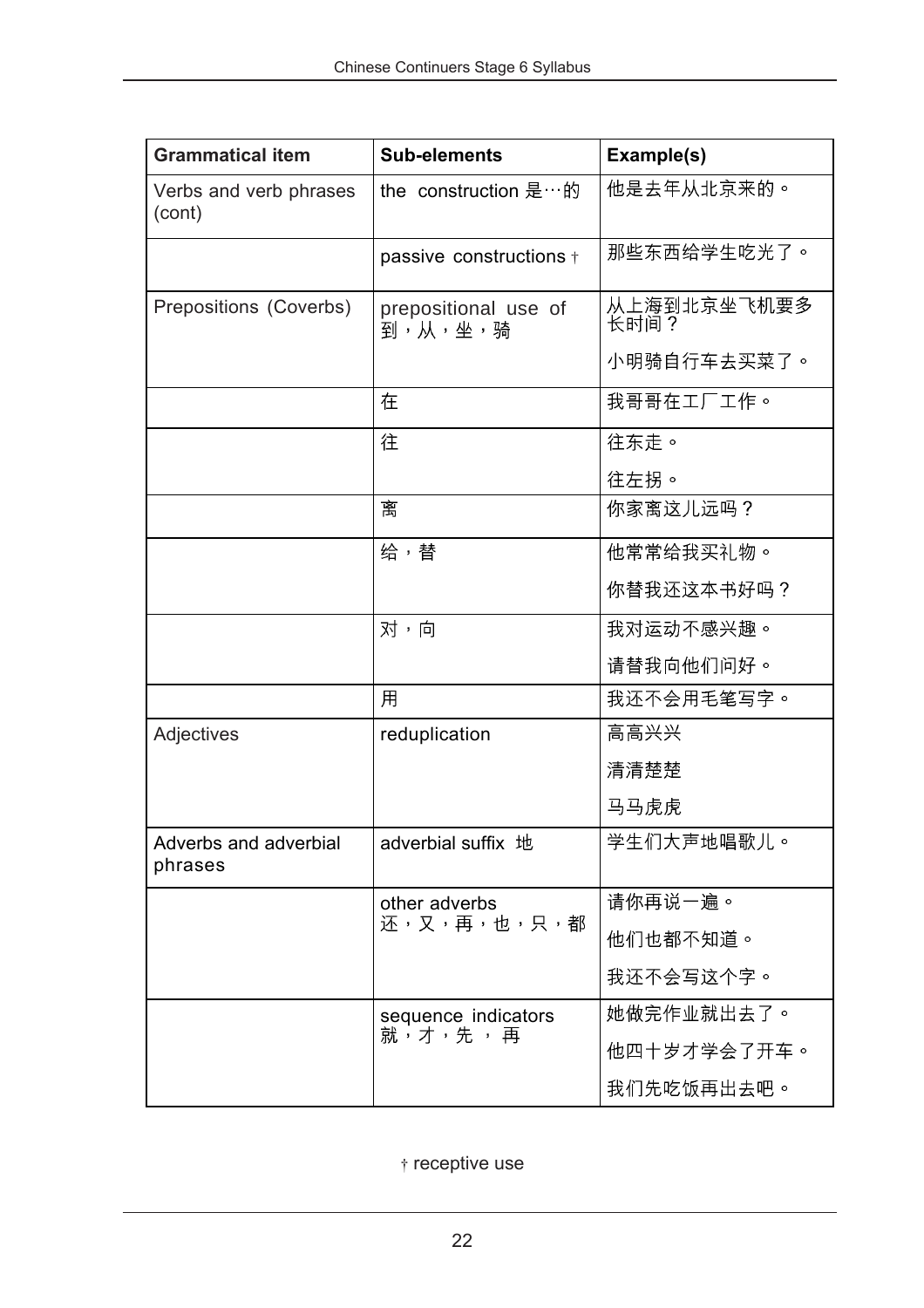| <b>Grammatical item</b> | <b>Sub-elements</b>                        | Example(s)                 |
|-------------------------|--------------------------------------------|----------------------------|
| Adverbs and adverbial   | <i>intensifiers</i>                        | 我非常喜欢跳舞。                   |
| phrases (cont)          |                                            | 妈妈特别希望我毕业以后上<br>大学。        |
|                         |                                            | 真不错!                       |
|                         |                                            | 这真不好意思!                    |
|                         |                                            | 好极了。                       |
|                         | adverb reduplication                       | 他慢慢儿地走了。                   |
|                         | adverbs of frequency                       | 我的男朋友总是/很少/差<br>不多每天都锻练身体。 |
| Comparison              | using 比                                    | 他的弟弟比我大。                   |
|                         | using 没有 … (那么)                            | 中文语法没有英文语法那么<br>难。         |
|                         | similarity and difference<br>using 一样, 不一样 | 学会英文跟学会中文一样<br>难。          |
|                         |                                            | 这两个问题不一样。                  |
|                         | degrees                                    | 那张画贵一点儿。                   |
|                         |                                            | 昨天看的电影更有意思。                |
|                         | using adjectives                           | 他的头发跟我的一样长。                |
|                         | with the complement of<br>degree           | 她写字写得比我快。                  |
| Time words and phrases  | time and clock time                        | 十五个小时/钟头;                  |
|                         |                                            | 一点四十五分                     |
|                         |                                            | 两点三刻                       |
|                         | age                                        | 我今年十六岁。                    |
|                         | clauses formed with                        | 老师上课的时候不要说话。               |
|                         | 的时候,以前,以后                                  | 我吃晚饭以前做作业。                 |
|                         |                                            | 我下课以后听音乐。                  |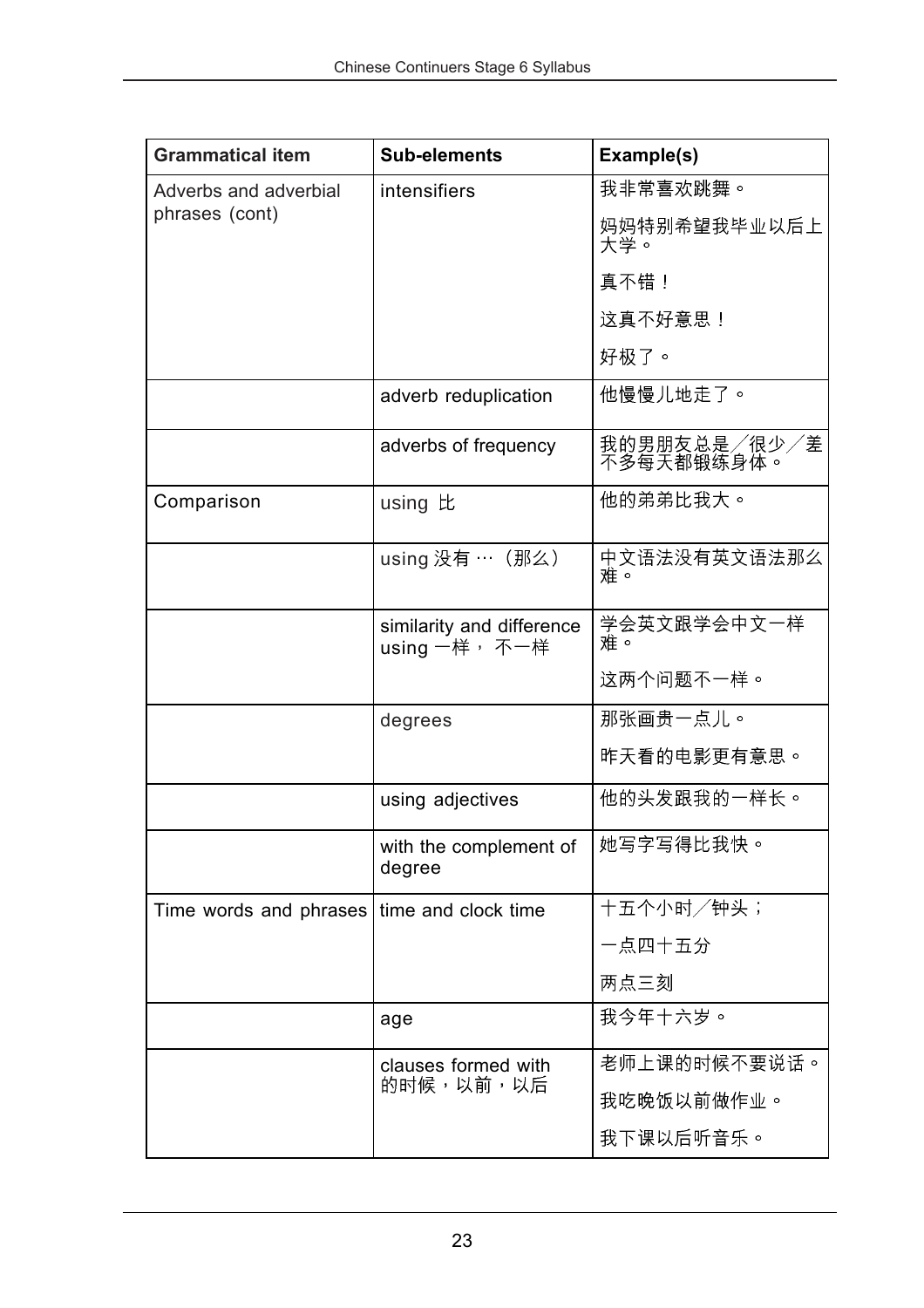| <b>Grammatical item</b>          | Sub-elements                                       | Example(s)                           |
|----------------------------------|----------------------------------------------------|--------------------------------------|
| Time words and<br>phrases (cont) | time expressions                                   | 我想明年春天开始学日语。                         |
|                                  | complements of time                                | 我等了他半天他还没来。                          |
|                                  | indicating duration of an<br>action                | 请您等一会儿。                              |
|                                  | continuation of time to<br>some point using<br>从…到 | 从早上到现在。                              |
| Place words and                  | compass directions                                 | 东,东南,东北                              |
| phrases                          |                                                    | 南<br>西,西南,西北<br>北                    |
|                                  | 在 location word                                    | 他住在动物园附近。                            |
|                                  | 远and 近                                             | 我上学的地方很远。                            |
|                                  |                                                    | 学校离车站很近。                             |
| <b>Particles</b>                 | modal particles 呢and<br>吧                          | 他找谁呢?<br>你呢?<br>吃饭吧!                 |
| <b>Question words</b>            | who? what? why?                                    | 谁拿了我的书包?<br>你有什么事?<br>你为什么没打电话?      |
|                                  | when? where?                                       | 我们什么时候回家?<br>,,我的毛衣在哪儿?<br>什么地方最好玩儿? |
|                                  | how? 怎么,怎么样                                        | 你们的新老师怎么样?                           |
|                                  |                                                    | 到火车站怎么走?                             |
|                                  | asking quantities                                  | 你们中文班有多少学生?                          |
|                                  |                                                    | 你带了多少钱?                              |
|                                  | questions with 多 plus                              | 你多大?                                 |
|                                  | an adjective                                       | 你学了多长时间中文?                           |
|                                  | which? 哪,哪样,<br>哪种                                 | 她是哪国人?                               |
|                                  |                                                    | 你喜欢哪种水果?                             |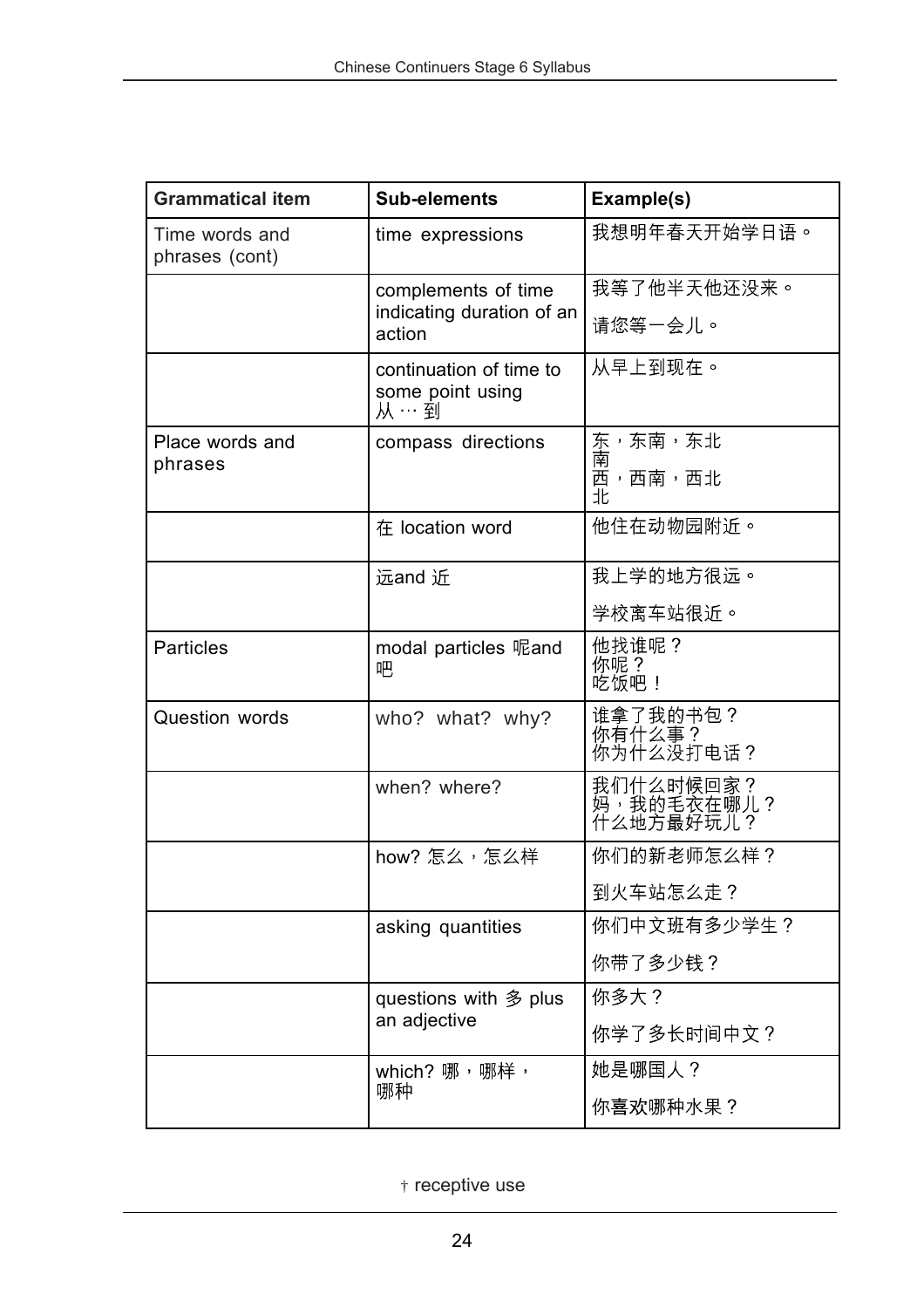| <b>Grammatical item</b> | <b>Sub-elements</b>                                            | Example(s)            |
|-------------------------|----------------------------------------------------------------|-----------------------|
| Syntax                  | equative sentences                                             | 王先生是老师吗?              |
|                         |                                                                | 是,他是老师。               |
|                         | sentences with an                                              | 他非常高兴。                |
|                         | adjectival predicate +                                         | 这两件衣服是旧的。             |
|                         | sentences with two objects                                     | 她教我汉语。                |
|                         | sentences with 还是                                              | 她是中国人还是法国人?           |
|                         | verbal expressions in<br>sequence to show<br>purpose of action | 我想到中国去学汉语。            |
|                         | conditional clauses                                            | 如果没有空就别来吧!            |
|                         |                                                                | 你要是不回家,妈妈就会<br>生气。    |
|                         |                                                                | 你不想开车就坐车去吧。           |
|                         |                                                                | 只要你早去,你就一定能<br>见到她。   |
|                         | clauses with 虽然…可是                                             | 他虽然写得很快,可是<br>个字都没写对。 |
|                         | clauses with 因为…所以                                             | 因为他没告诉我,所以我<br>不知道。   |
|                         | indefinite use of                                              | 谁都不喜欢他。               |
|                         | interrogatives +                                               | 多少钱都买不到爱。             |
|                         |                                                                | 我哪儿都不想去。              |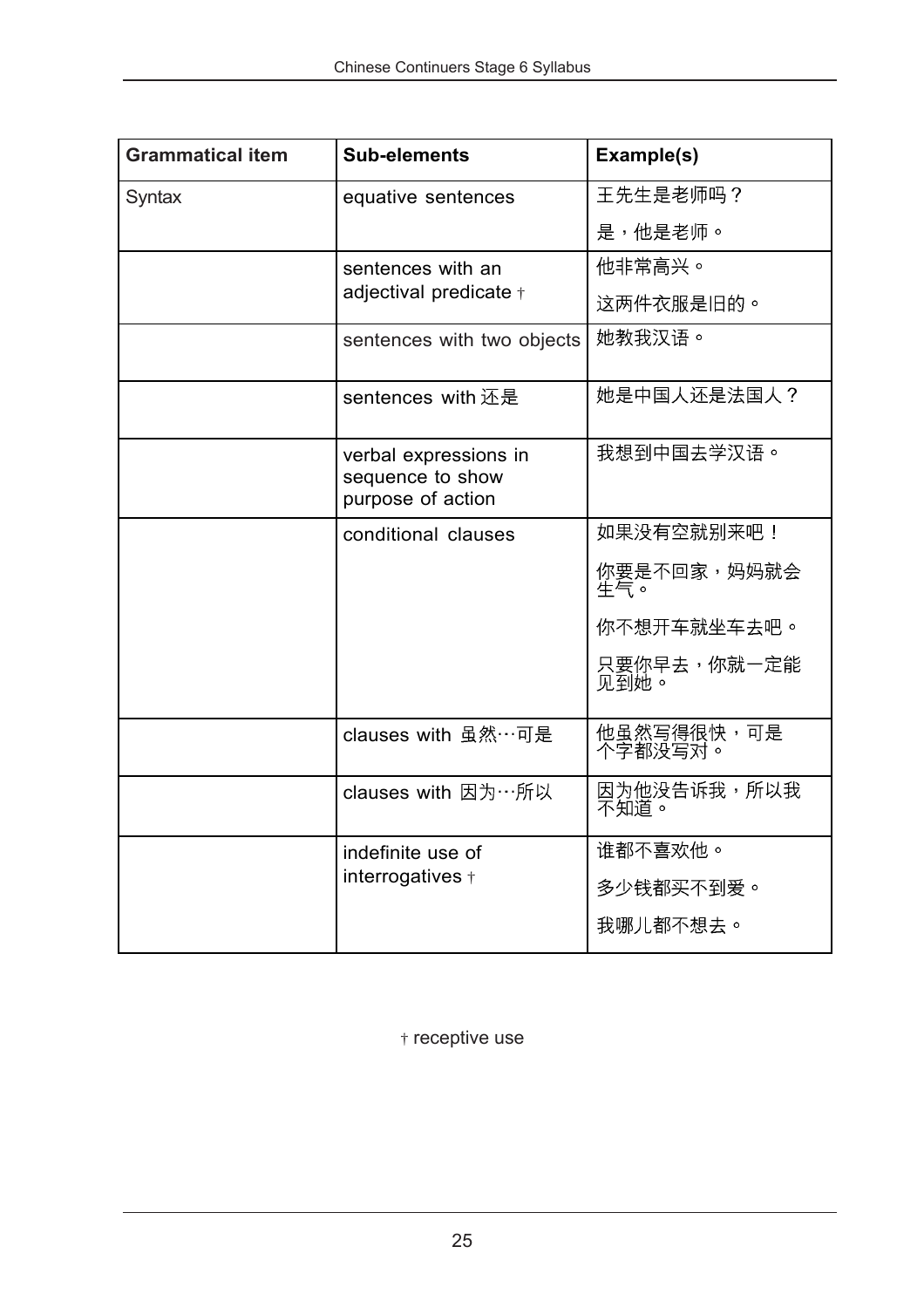# <span id="page-25-0"></span> **9 Course Requirements**

For the Preliminary course:

• 120 indicative hours are required to complete the course.

For the HSC course:

- the Preliminary course is a prerequisite
- 120 indicative hours are required to complete the course.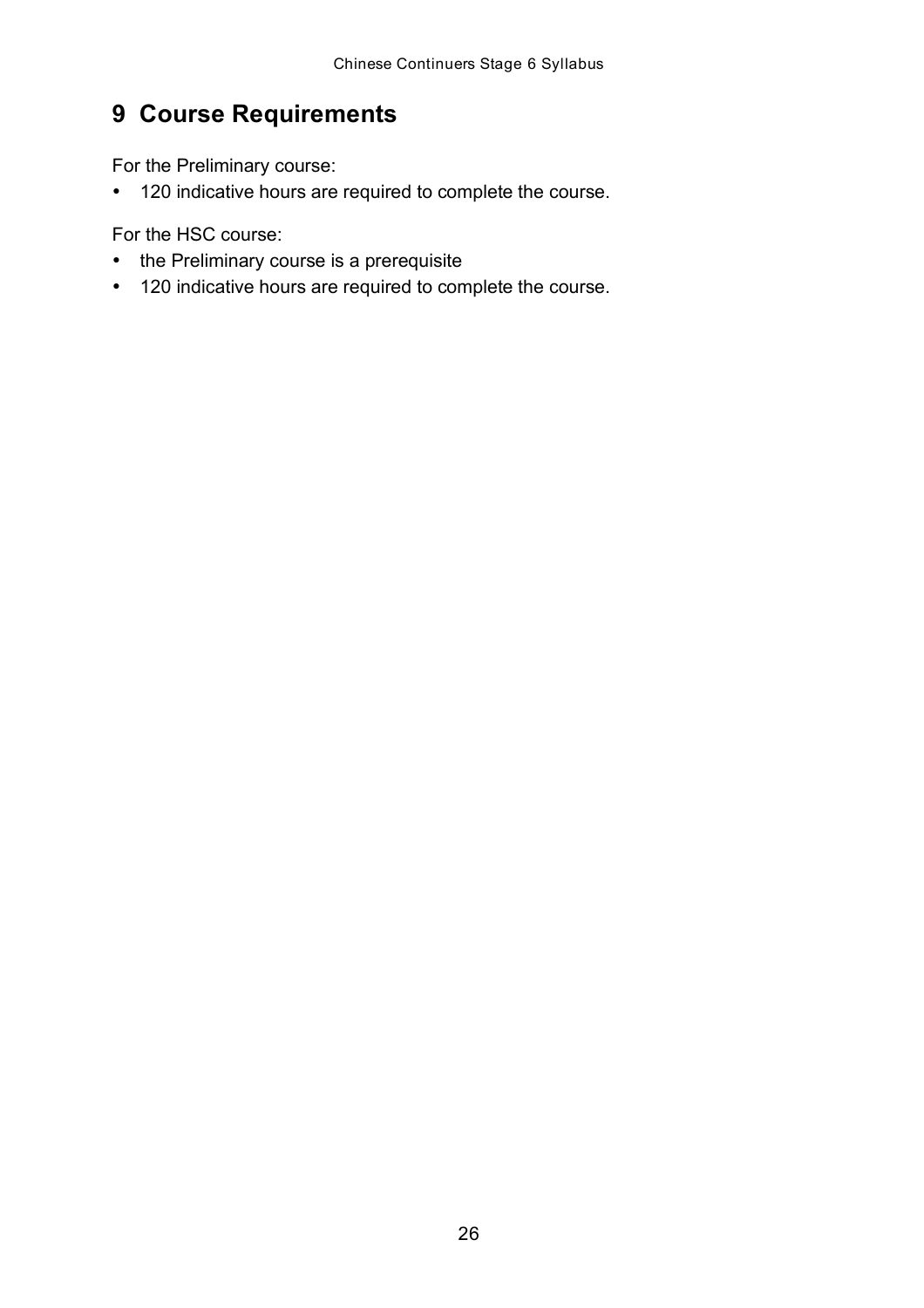### <span id="page-26-0"></span> **10 Post-school Opportunities**

 The study of Chinese provides students with knowledge, understanding and skills that form a valuable foundation for a range of courses at university and other tertiary institutions.

 In addition, the study of Chinese assists students to prepare for employment and full and active participation as citizens. In particular, there are opportunities for students to gain recognition in vocational education and training. Teachers and students should be aware of these opportunities.

#### **Recognition of Student Achievement in Vocational Education and Training (VET)**

 Wherever appropriate, the skills and knowledge acquired by students in their study of HSC courses should be recognised by industry and training organisations. Recognition of student achievement means that students who have satisfactorily completed HSC courses will not be required to repeat their learning in courses at TAFE NSW.

 Registered Training Organisations, such as TAFE NSW, provide industry training and issue qualifications within the Australian Qualifications Framework (AQF).

 The degree of recognition available to students in each subject is based on the similarity of outcomes between HSC courses and TAFE modules endorsed within the Australian Qualifications Framework.

 Teachers should contact the Board of Studies NSW for more information on VET modules in Chinese.

#### **Recognition by TAFE NSW**

 TAFE NSW conducts courses in a wide range of industry areas, as outlined each year in the *TAFE NSW Handbook*. Under current arrangements, the recognition available to students of Chinese in relevant courses conducted by TAFE is described in the  *HSC/TAFE Credit Transfer Guide*. This guide is produced by the Board of Studies and TAFE NSW and is distributed annually to all schools and colleges. Teachers should refer to this guide and be aware of the recognition available to their students through the study of Chinese Stage 6. This information can be found on the TAFE NSW website (www.tafensw.edu.au/mchoice).